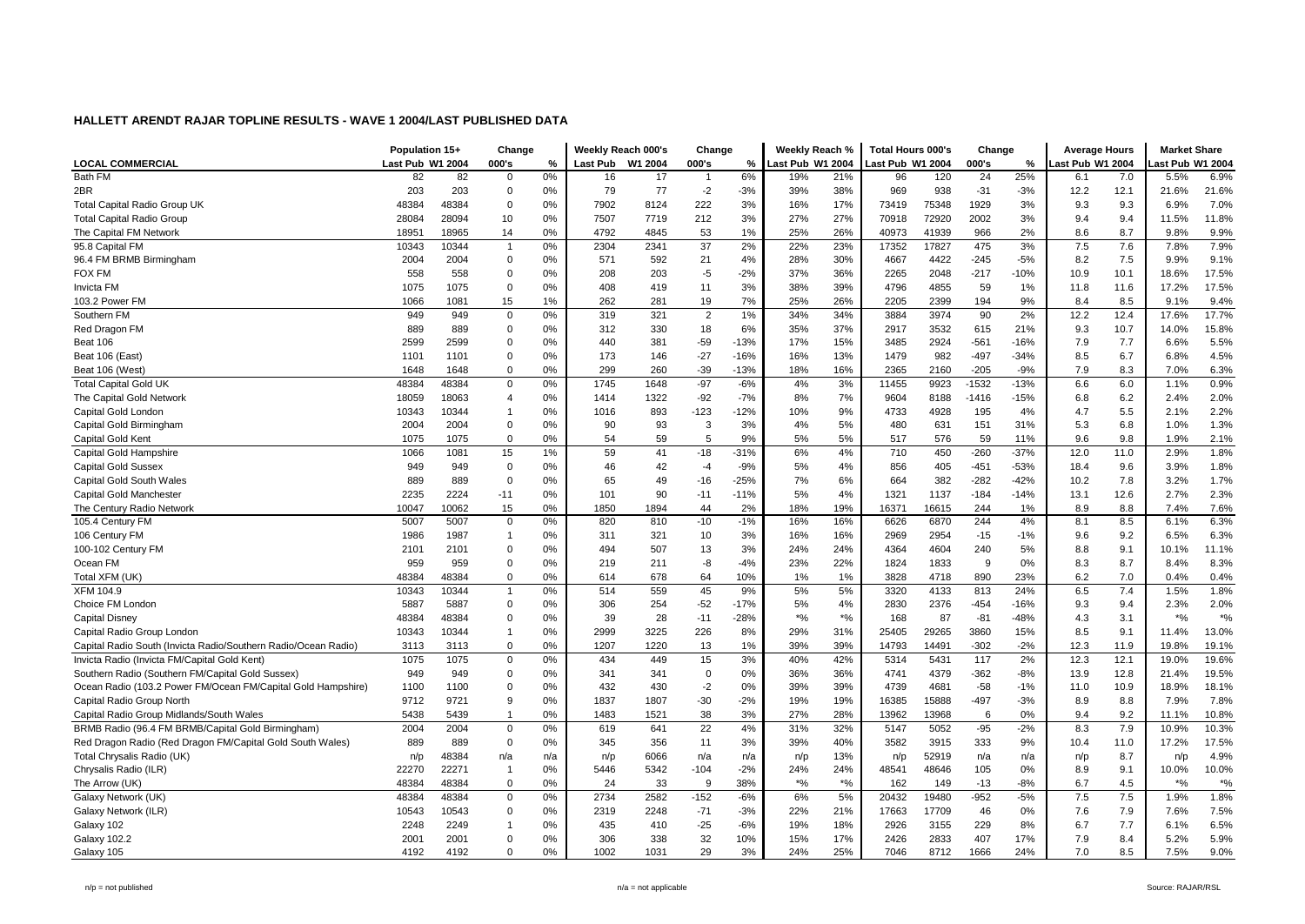|                                   | Population 15+   |       | Change         |    | Weeklv Reach 000's |         | Change                  |        | Weekly Reach %   |     | <b>Total Hours 000's</b> |       | Change         |        | <b>Average Hours</b> |      | <b>Market Share</b> |       |
|-----------------------------------|------------------|-------|----------------|----|--------------------|---------|-------------------------|--------|------------------|-----|--------------------------|-------|----------------|--------|----------------------|------|---------------------|-------|
| <b>LOCAL COMMERCIAL</b>           | Last Pub W1 2004 |       | 000's          | %  | Last Pub           | W1 2004 | 000's                   | %      | Last Pub W1 2004 |     | ast Pub W1 2004          |       | 000's          | %      | ast Pub W1 2004      |      | ast Pub W1 2004     |       |
| Galaxy 105-106                    | 2101             | 2101  | $\mathbf 0$    | 0% | 553                | 485     | $-68$                   | $-12%$ | 26%              | 23% | 4560                     | 3879  | $-681$         | $-15%$ | 8.2                  | 8.0  | 10.6%               | 9.3%  |
| Total Heart (UK)                  | 48384            | 48384 | $\Omega$       | 0% | 3024               | 3000    | $-24$                   | $-1%$  | 6%               | 6%  | 24835                    | 23792 | $-1043$        | $-4%$  | 8.2                  | 7.9  | 2.3%                | 2.2%  |
| Heart FM (ILR)                    | 13728            | 13728 | $\Omega$       | 0% | 2743               | 2693    | $-50$                   | $-2%$  | 20%              | 20% | 23644                    | 22427 | $-1217$        | $-5%$  | 8.6                  | 8.3  | 7.9%                | 7.4%  |
| 100.7 Heart FM                    | 3385             | 3385  | $\Omega$       | 0% | 834                | 850     | 16                      | 2%     | 25%              | 25% | 8062                     | 7993  | $-69$          | $-1%$  | 9.7                  | 9.4  | 10.4%               | 10.2% |
| <b>Heart 106.2 FM</b>             | 10343            | 10344 | $\overline{1}$ | 0% | 1901               | 1789    | -112                    | -6%    | 18%              | 17% | 15568                    | 13203 | -2365          | $-15%$ | 8.2                  | 7.4  | 7.0%                | 5.8%  |
| Chrysalis Radio Midlands          | 3385             | 3385  | $\mathbf 0$    | 0% | 1008               | 1031    | 23                      | 2%     | 30%              | 30% | 10488                    | 10826 | 338            | 3%     | 10.4                 | 10.5 | 13.6%               | 13.8% |
| Total LBC (UK)                    | 48384            | 48384 | $\Omega$       | 0% | 783                | 865     | 82                      | 10%    | 2%               | 2%  | 7799                     | 9933  | 2134           | 27%    | 10.0                 | 11.5 | 0.7%                | 0.9%  |
| <b>Total LBC</b>                  | 10343            | 10344 | $\overline{1}$ | 0% | 729                | 838     | 109                     | 15%    | 7%               | 8%  | 7415                     | 9784  | 2369           | 32%    | 10.2                 | 11.7 | 3.3%                | 4.3%  |
| LBC 97.3                          | 10343            | 10344 | $\overline{1}$ | 0% | 573                | 697     | 124                     | 22%    | 6%               | 7%  | 5511                     | 7704  | 2193           | 40%    | 9.6                  | 11.1 | 2.5%                | 3.4%  |
| LBC News 1152                     | 10343            | 10344 | $\overline{1}$ | 0% | 341                | 368     | 27                      | 8%     | 3%               | 4%  | 1904                     | 2080  | 176            | 9%     | 5.6                  | 5.7  | 0.9%                | 0.9%  |
| Chrysalis Radio London            | 10343            | 10344 | $\mathbf{1}$   | 0% | 2440               | 2404    | $-36$                   | $-1%$  | 24%              | 23% | 22982                    | 22987 | 5              | 0%     | 9.4                  | 9.6  | 10.3%               | 10.2% |
| Clan FM                           | 307              | 322   | 15             | 5% | 26                 | 30      | $\overline{4}$          | 15%    | 8%               | 9%  | 201                      | 230   | 29             | 14%    | 7.7                  | 7.7  | 3.0%                | 3.3%  |
| <b>Total CN Group</b>             | 1663             | 1666  | 3              | 0% | 503                | 464     | $-39$                   | $-8%$  | 30%              | 28% | 4639                     | 4469  | $-170$         | $-4%$  | 9.2                  | 9.6  | 12.4%               | 11.8% |
| The Bay                           | 307              | 307   | $\Omega$       | 0% | 124                | 124     | $\mathbf 0$             | 0%     | 40%              | 40% | 1257                     | 1255  | $-2$           | $0\%$  | 10.1                 | 10.1 | 19.0%               | 18.2% |
| <b>Belfast City Beat</b>          | 551              | 551   | $\Omega$       | 0% | 170                | 143     | $-27$                   | $-16%$ | 31%              | 26% | 1490                     | 1162  | $-328$         | $-22%$ | 8.8                  | 8.2  | 12.3%               | 9.7%  |
| <b>CN Midlands</b>                | 807              | 807   | $\mathbf 0$    | 0% | 192                | 198     | 6                       | 3%     | 24%              | 25% | 1764                     | 2053  | 289            | 16%    | 9.2                  | 10.4 | 9.5%                | 10.9% |
| The Bear 102                      | 215              | 215   | 0              | 0% | 53                 | 56      | 3                       | 6%     | 25%              | 26% | 582                      | 736   | 154            | 26%    | 11.1                 | 13.1 | 11.6%               | 14.7% |
| <b>CENTRE FM</b>                  | 222              | 222   | $\mathbf 0$    | 0% | 58                 | 57      | $-1$                    | $-2%$  | 26%              | 26% | 542                      | 566   | 24             | 4%     | 9.3                  | 10.0 | 10.1%               | 10.3% |
| <b>Kix 96</b>                     | 272              | 272   | $\Omega$       | 0% | 58                 | 62      | $\overline{4}$          | 7%     | 21%              | 23% | 354                      | 461   | 107            | 30%    | 6.1                  | 7.5  | 5.8%                | 7.6%  |
| Oak 107                           | 99               | 99    | 0              | 0% | 23                 | 23      | $\Omega$                | 0%     | 23%              | 24% | 285                      | 291   | 6              | 2%     | 12.4                 | 12.5 | 12.8%               | 13.2% |
| Connect FM (was KCBC 107.4)       | 196              | 196   | $\mathbf 0$    | 0% | 36                 | 34      | $-2$                    | $-6%$  | 18%              | 17% | 466                      | 468   | $\overline{2}$ | 0%     | 13.1                 | 13.7 | 9.3%                | 9.9%  |
| 107.9 Dune FM                     | 209              | 209   | $\Omega$       | 0% | 38                 | 34      | $-4$                    | $-11%$ | 18%              | 16% | 200                      | 232   | 32             | 16%    | 5.3                  | 6.7  | 4.8%                | 5.1%  |
| <b>EMAP Total (inc. National)</b> | 48384            | 48384 | $\Omega$       | 0% | 8191               | 8109    | $-82$                   | $-1%$  | 17%              | 17% | 73442                    | 71548 | 1894           | $-3%$  | 9.0                  | 8.8  | 6.9%                | 6.6%  |
| <b>EMAP ILR Total</b>             | 20446            | 20445 | $-1$           | 0% | 6086               | 6016    | $-70$                   | $-1%$  | 30%              | 29% | 57268                    | 56494 | $-774$         | $-1%$  | 9.4                  | 9.4  | 12.9%               | 12.7% |
| Big City Network (excl. London)   | 10007            | 10006 | $-1$           | 0% | 3141               | 3012    | $-129$                  | -4%    | 31%              | 30% | 29650                    | 28549 | $-1101$        | $-4%$  | 9.4                  | 9.5  | 13.5%               | 13.1% |
| <b>Total Magic</b>                | 48384            | 48384 | $\Omega$       | 0% | 2592               | 2831    | 239                     | 9%     | 5%               | 6%  | 19465                    | 22216 | 2751           | 14%    | 7.5                  | 7.8  | 1.8%                | 2.0%  |
| Magic Network (ILR)               | 20441            | 20440 | $-1$           | 0% | 2192               | 2223    | 31                      | 1%     | 11%              | 11% | 18649                    | 18842 | 193            | 1%     | 8.5                  | 8.5  | 4.2%                | 4.2%  |
| Magic Network - North             | 10098            | 10096 | $-2$           | 0% | 821                | 809     | $-12$                   | $-1%$  | 8%               | 8%  | 8494                     | 8582  | 88             | 1%     | 10.3                 | 10.6 | 3.8%                | 3.9%  |
| EMAP Radio - North East           | 2110             | 2110  | $\Omega$       | 0% | 838                | 766     | $-72$                   | $-9%$  | 40%              | 36% | 8379                     | 7605  | $-774$         | $-9%$  | 10.0                 | 9.9  | 19.4%               | 18.3% |
| Big City Network - North East     | 2110             | 2110  | $\mathbf 0$    | 0% | 731                | 651     | $-80$                   | $-11%$ | 35%              | 31% | 6113                     | 5168  | $-945$         | $-15%$ | 8.4                  | 7.9  | 14.1%               | 12.4% |
| Metro Radio                       | 1379             | 1379  | $\mathbf 0$    | 0% | 521                | 461     | $-60$                   | $-12%$ | 38%              | 33% | 4335                     | 3525  | $-810$         | $-19%$ | 8.3                  | 7.6  | 15.8%               | 13.6% |
| <b>TFM</b>                        | 791              | 791   | $\mathbf 0$    | 0% | 215                | 193     | $-22$                   | $-10%$ | 27%              | 24% | 1778                     | 1642  | $-136$         | $-8%$  | 8.3                  | 8.5  | 10.4%               | 9.7%  |
| Magic Network - North East        | 2110             | 2110  | $\Omega$       | 0% | 231                | 215     | $-16$                   | $-7%$  | 11%              | 10% | 2266                     | 2437  | 171            | 8%     | 9.8                  | 11.3 | 5.2%                | 5.9%  |
| Magic 1152 (Newcastle)            | 1379             | 1379  | $\Omega$       | 0% | 139                | 121     | $-18$                   | $-13%$ | 10%              | 9%  | 1351                     | 1337  | $-14$          | $-1%$  | 9.7                  | 11.0 | 4.9%                | 5.1%  |
| Magic 1170 (Teesside)             | 791              | 791   | $\mathbf 0$    | 0% | 92                 | 94      | $\overline{2}$          | 2%     | 12%              | 12% | 915                      | 1100  | 185            | 20%    | 9.9                  | 11.7 | 5.4%                | 6.5%  |
| Metro Radio/Magic 1152            | 1379             | 1379  | $\mathbf 0$    | 0% | 577                | 519     | $-58$                   | $-10%$ | 42%              | 38% | 5686                     | 4862  | $-824$         | $-14%$ | 9.9                  | 9.4  | 20.7%               | 18.7% |
| TFM/Magic 1170                    | 791              | 791   | $\mathbf 0$    | 0% | 267                | 249     | $-18$                   | $-7%$  | 34%              | 32% | 2692                     | 2743  | 51             | 2%     | 10.1                 | 11.0 | 15.8%               | 16.2% |
| <b>EMAP Radio - North West</b>    | 4831             | 4830  | $-1$           | 0% | 1681               | 1615    | $-66$                   | $-4%$  | 35%              | 33% | 19299                    | 18549 | $-750$         | $-4%$  | 11.5                 | 11.5 | 18.2%               | 17.6% |
| Big City Network - North West     | 4735             | 4734  | $-1$           | 0% | 1509               | 1425    | $-84$                   | -6%    | 32%              | 30% | 15745                    | 14856 | $-889$         | $-6%$  | 10.4                 | 10.4 | 15.1%               | 14.3% |
| Radio City 96.7                   | 1769             | 1769  | $\mathbf 0$    | 0% | 523                | 492     | $-31$                   | $-6%$  | 30%              | 28% | 6491                     | 5595  | -896           | $-14%$ | 12.4                 | 11.4 | 15.7%               | 14.2% |
| Key 103 (Manchester)              | 2680             | 2680  | $\mathbf 0$    | 0% | 617                | 623     | 6                       | 1%     | 23%              | 23% | 5104                     | 5301  | 197            | 4%     | 8.3                  | 8.5  | 8.7%                | 9.1%  |
| 97.4 Rock FM                      | 1267             | 1267  | $\mathbf 0$    | 0% | 376                | 361     | $-15$                   | $-4%$  | 30%              | 28% | 4155                     | 4030  | $-125$         | $-3%$  | 11.1                 | 11.2 | 15.6%               | 15.4% |
| Magic Network - North West        | 4826             | 4824  | $-2$           | 0% | 317                | 328     | 11                      | 3%     | 7%               | 7%  | 3554                     | 3693  | 139            | 4%     | 11.2                 | 11.3 | 3.3%                | 3.5%  |
| Magic 1548 (Liverpool)            | 1769             | 1769  | $\Omega$       | 0% | 128                | 129     | $\overline{\mathbf{1}}$ | 1%     | 7%               | 7%  | 1617                     | 1636  | 19             | 1%     | 12.6                 | 12.6 | 3.9%                | 4.2%  |
| Magic 1152 (Manchester)           | 2680             | 2680  | $\mathbf 0$    | 0% | 110                | 129     | 19                      | 17%    | 4%               | 5%  | 986                      | 1332  | 346            | 35%    | 9.0                  | 10.3 | 1.7%                | 2.3%  |
| Magic 999 (Preston)               | 1075             | 1075  | $\Omega$       | 0% | 71                 | 78      | $\overline{7}$          | 10%    | 7%               | 7%  | 816                      | 844   | 28             | 3%     | 11.5                 | 10.8 | 3.7%                | 3.8%  |
| Key 103/Magic 1152 (Manchester)   | 2680             | 2680  | $\mathbf 0$    | 0% | 684                | 690     | 6                       | 1%     | 26%              | 26% | 6089                     | 6633  | 544            | 9%     | 8.9                  | 9.6  | 10.3%               | 11.4% |
| Radio City 96.7/Magic 1548        | 1769             | 1769  | $\mathbf 0$    | 0% | 584                | 562     | $-22$                   | $-4%$  | 33%              | 32% | 8108                     | 7231  | $-877$         | $-11%$ | 13.9                 | 12.9 | 19.6%               | 18.4% |
| 97.4 Rock FM/Magic 999            | 1363             | 1363  | $\Omega$       | 0% | 423                | 412     | $-11$                   | $-3%$  | 31%              | 30% | 4971                     | 4874  | $-97$          | $-2%$  | 11.7                 | 11.8 | 17.3%               | 17.3% |
| <b>EMAP Radio - Yorkshire</b>     | 3162             | 3162  | $\Omega$       | 0% | 1081               | 1090    | $\mathbf{q}$            | 1%     | 34%              | 34% | 10466                    | 10977 | 511            | 5%     | 9.7                  | 10.1 | 14.6%               | 14.9% |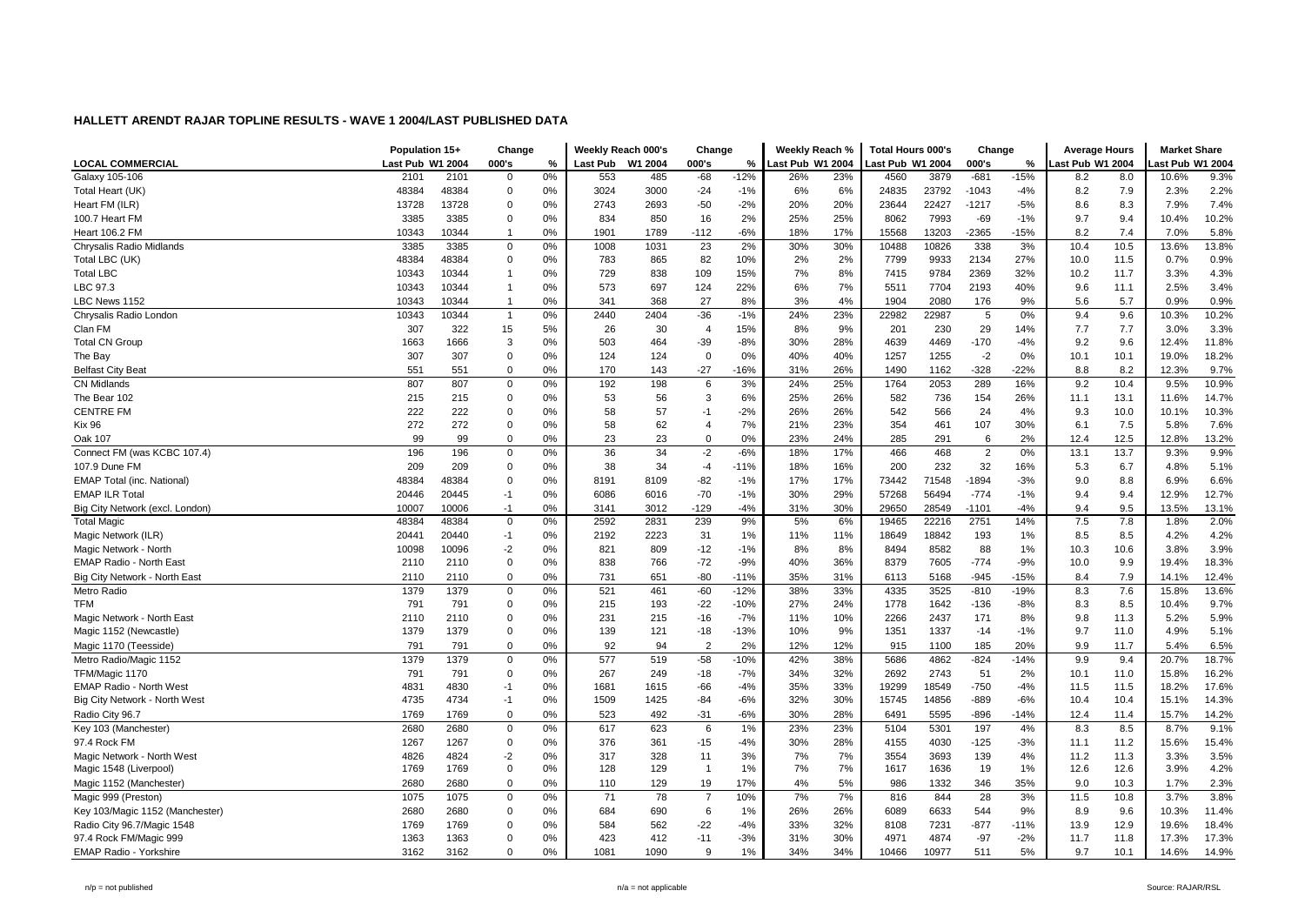|                                                 | Population 15+   |       | Change         |    | Weekly Reach 000's |         | Change         |        | Weekly Reach %   |     | <b>Total Hours 000's</b> |       | Change  |        | <b>Average Hours</b> |      | <b>Market Share</b> |       |
|-------------------------------------------------|------------------|-------|----------------|----|--------------------|---------|----------------|--------|------------------|-----|--------------------------|-------|---------|--------|----------------------|------|---------------------|-------|
| <b>LOCAL COMMERCIAL</b>                         | Last Pub W1 2004 |       | 000's          | %  | <b>Last Pub</b>    | W1 2004 | 000's          | %      | Last Pub W1 2004 |     | ast Pub W1 2004          |       | 000's   | %      | ast Pub W1 2004      |      | ast Pub W1 2004     |       |
| Big City Network - Yorkshire                    | 3162             | 3162  | $\overline{0}$ | 0% | 902                | 936     | 34             | 4%     | 29%              | 30% | 7792                     | 8525  | 733     | 9%     | 8.6                  | 9.1  | 10.9%               | 11.6% |
| 96.3 Radio Aire                                 | 929              | 929   | $\mathbf 0$    | 0% | 180                | 191     | 11             | 6%     | 19%              | 21% | 1593                     | 1464  | $-129$  | $-8%$  | 8.8                  | 7.7  | 7.7%                | 7.2%  |
| Hallam FM                                       | 1283             | 1283  | $\overline{0}$ | 0% | 432                | 456     | 24             | 6%     | 34%              | 36% | 3223                     | 3840  | 617     | 19%    | 7.5                  | 8.4  | 11.3%               | 13.3% |
| 96.9 Viking FM                                  | 1117             | 1117  | $\mathbf 0$    | 0% | 301                | 299     | $-2$           | $-1%$  | 27%              | 27% | 2976                     | 3221  | 245     | 8%     | 9.9                  | 10.8 | 11.5%               | 11.4% |
| Magic Network - Yorkshire                       | 3162             | 3162  | $\mathbf 0$    | 0% | 273                | 266     | $-7$           | $-3%$  | 9%               | 8%  | 2674                     | 2452  | $-222$  | $-8%$  | 9.8                  | 9.2  | 3.7%                | 3.3%  |
| Magic 828 (Leeds)                               | 929              | 929   | $\mathbf 0$    | 0% | 118                | 105     | $-13$          | $-11%$ | 13%              | 11% | 1110                     | 893   | $-217$  | $-20%$ | 9.4                  | 8.5  | 5.4%                | 4.4%  |
| Magic AM (Sheffield)                            | 1283             | 1283  | $\mathbf 0$    | 0% | 91                 | 83      | -8             | $-9%$  | 7%               | 6%  | 850                      | 766   | $-84$   | $-10%$ | 9.3                  | 9.2  | 3.0%                | 2.6%  |
| Magic 1161 (Hull)                               | 1117             | 1117  | $\mathbf 0$    | 0% | 74                 | 85      | 11             | 15%    | 7%               | 8%  | 820                      | 830   | 10      | 1%     | 11.0                 | 9.7  | 3.2%                | 2.9%  |
| 96.3 Radio Aire/Magic 828                       | 929              | 929   | $\mathbf 0$    | 0% | 270                | 267     | -3             | $-1%$  | 29%              | 29% | 2703                     | 2357  | $-346$  | $-13%$ | 10.0                 | 8.8  | 13.1%               | 11.5% |
| Hallam FM/Magic AM                              | 1283             | 1283  | $\mathbf 0$    | 0% | 489                | 495     | 6              | 1%     | 38%              | 39% | 4073                     | 4606  | 533     | 13%    | 8.3                  | 9.3  | 14.2%               | 15.9% |
| 96.9 Viking FM/Magic 1161                       | 1117             | 1117  | $\mathbf 0$    | 0% | 345                | 344     | $-1$           | 0%     | 31%              | 31% | 3796                     | 4051  | 255     | 7%     | 11.0                 | 11.8 | 14.7%               | 14.4% |
| EMAP Radio London (Magic 105.4/Kiss 100)        | 10343            | 10344 | $\overline{1}$ | 0% | 2483               | 2583    | 100            | 4%     | 24%              | 25% | 19003                    | 19872 | 869     | 5%     | 7.7                  | 7.7  | 8.5%                | 8.8%  |
| Kiss 100 FM                                     | 10343            | 10344 | $\overline{1}$ | 0% | 1381               | 1477    | 96             | 7%     | 13%              | 14% | 8971                     | 9424  | 453     | 5%     | 6.5                  | 6.4  | 4.0%                | 4.2%  |
| Magic 105.4                                     | 10343            | 10344 | $\overline{1}$ | 0% | 1377               | 1462    | 85             | 6%     | 13%              | 14% | 10031                    | 10448 | 417     | 4%     | 7.3                  | 7.1  | 4.5%                | 4.6%  |
| <b>Total Kiss</b>                               | 48384            | 48384 | $\mathbf 0$    | 0% | 2378               | 2383    | 5              | 0%     | 5%               | 5%  | 12715                    | 12507 | $-208$  | $-2%$  | 5.3                  | 5.2  | 1.2%                | 1.2%  |
| <b>Total GMG Radio</b>                          | 48384            | 48384 | $\mathbf 0$    | 0% | 2761               | 2920    | 159            | 6%     | 6%               | 6%  | 22353                    | 24830 | 2477    | 11%    | 8.1                  | 8.5  | 2.1%                | 2.3%  |
| <b>Total Real Network</b>                       | 6945             | 6945  | $\mathbf 0$    | 0% | 1390               | 1439    | 49             | 4%     | 20%              | 21% | 15733                    | 16504 | 771     | 5%     | 11.3                 | 11.5 | 10.6%               | 10.9% |
| Real Radio (Scotland)                           | 2599             | 2599  | $\mathbf 0$    | 0% | 612                | 654     | 42             | 7%     | 24%              | 25% | 7049                     | 7830  | 781     | 11%    | 11.5                 | 12.0 | 13.4%               | 14.7% |
| Real Radio (Wales)                              | 1489             | 1489  | $\mathbf 0$    | 0% | 366                | 369     | 3              | 1%     | 25%              | 25% | 4158                     | 4518  | 360     | 9%     | 11.4                 | 12.2 | 12.7%               | 12.9% |
| Real Radio (Yorkshire)                          | 2857             | 2857  | $\mathbf 0$    | 0% | 411                | 416     | 5              | 1%     | 14%              | 15% | 4526                     | 4155  | $-371$  | $-8%$  | 11.0                 | 10.0 | 7.2%                | 6.6%  |
| Total Jazz Network (UK)                         | 48384            | 48384 | $\mathbf 0$    | 0% | 1424               | 1446    | 22             | 2%     | 3%               | 3%  | 7045                     | 8412  | 1367    | 19%    | 4.9                  | 5.8  | 0.7%                | 0.8%  |
| Jazz FM (London/North West)                     | 15630            | 15630 | $\mathbf 0$    | 0% | 1140               | 1084    | $-56$          | $-5%$  | 7%               | 7%  | 6140                     | 7216  | 1076    | 18%    | 5.4                  | 6.7  | 1.8%                | 2.1%  |
| Jazz FM (London)                                | 10343            | 10344 | $\overline{1}$ | 0% | 835                | 703     | $-132$         | $-16%$ | 8%               | 7%  | 4213                     | 4916  | 703     | 17%    | 5.0                  | 7.0  | 1.9%                | 2.2%  |
| Jazz FM (North West)                            | 5287             | 5287  | $\mathbf 0$    | 0% | 305                | 381     | 76             | 25%    | 6%               | 7%  | 1927                     | 2300  | 373     | 19%    | 6.3                  | 6.0  | 1.7%                | 2.0%  |
| <b>GWR Local Group Tota</b>                     | 14641            | 14649 | 8              | 0% | 4858               | 4810    | $-48$          | $-1%$  | 33%              | 33% | 53750                    | 52455 | -1295   | $-2%$  | 11.1                 | 10.9 | 16.3%               | 15.7% |
| The Mix - GWR's Local FM Services Total         | 14394            | 14402 | 8              | 0% | 4482               | 4425    | $-57$          | $-1%$  | 31%              | 31% | 47005                    | 45938 | $-1067$ | $-2%$  | 10.5                 | 10.4 | 14.5%               | 14.0% |
| Classic Gold Network (Total UK)                 | 48384            | 48384 | $\mathbf 0$    | 0% | 912                | 895     | $-17$          | $-2%$  | 2%               | 2%  | 8550                     | 8042  | $-508$  | $-6%$  | 9.4                  | 9.0  | 0.8%                | 0.7%  |
| <b>Classic Gold Network</b>                     | 12371            | 12379 | 8              | 0% | 650                | 656     | 6              | 1%     | 5%               | 5%  | 6746                     | 6517  | $-229$  | $-3%$  | 10.4                 | 9.9  | 2.4%                | 2.3%  |
| <b>GWR Anglia Region</b>                        | 3198             | 3198  | $\mathbf 0$    | 0% | 1044               | 1025    | $-19$          | $-2%$  | 33%              | 32% | 10718                    | 10653 | $-65$   | $-1%$  | 10.3                 | 10.4 | 14.9%               | 14.6% |
| Q103                                            | 351              | 351   | $\mathbf 0$    | 0% | 110                | 108     | $-2$           | $-2%$  | 32%              | 31% | 835                      | 819   | $-16$   | $-2%$  | 7.6                  | 7.6  | 10.8%               | 11.2% |
| 102.7 Hereward FM                               | 373              | 373   | $\mathbf 0$    | 0% | 126                | 127     | $\overline{1}$ | 1%     | 34%              | 34% | 1199                     | 1294  | 95      | 8%     | 9.5                  | 10.2 | 14.1%               | 15.4% |
| Classic Gold 1332                               | 541              | 541   | $\mathbf 0$    | 0% | 31                 | 30      | $-1$           | $-3%$  | 6%               | 6%  | 301                      | 329   | 28      | 9%     | 9.8                  | 11.0 | 2.4%                | 2.7%  |
| FM 103 Horizon                                  | 196              | 196   | $\mathbf 0$    | 0% | 71                 | 73      | $\overline{2}$ | 3%     | 36%              | 37% | 714                      | 729   | 15      | 2%     | 10.1                 | 10.0 | 15.7%               | 16.1% |
| 96.9 Chiltern FM/Classic Gold (Bedford)         | 561              | 561   | $\mathbf 0$    | 0% | 111                | 104     | $-7$           | $-6%$  | 20%              | 19% | 1057                     | 1119  | 62      | 6%     | 9.5                  | 10.7 | 9.1%                | 9.3%  |
| 96.9 Chiltern FM (Bedford)                      | 312              | 312   | $\mathbf 0$    | 0% | 97                 | 93      | $-4$           | $-4%$  | 31%              | 30% | 879                      | 949   | 70      | 8%     | 9.1                  | 10.2 | 13.5%               | 13.8% |
| Classic Gold 792 (Bedford)                      | 561              | 561   | $\mathbf 0$    | 0% | 26                 | 22      | $-4$           | $-15%$ | 5%               | 4%  | 178                      | 170   | -8      | $-4%$  | 6.9                  | 7.9  | 1.5%                | 1.4%  |
| 97.6 Chiltern FM/Classic Gold (Dunstable/Luton) | 951              | 951   | $\mathbf 0$    | 0% | 203                | 191     | $-12$          | $-6%$  | 21%              | 20% | 1603                     | 1636  | 33      | 2%     | 7.9                  | 8.6  | 8.1%                | 8.1%  |
| 97.6 Chiltern FM (Dunstable/Luton)              | 663              | 663   | $\mathbf 0$    | 0% | 186                | 172     | $-14$          | $-8%$  | 28%              | 26% | 1257                     | 1339  | 82      | 7%     | 6.7                  | 7.8  | 9.7%                | 10.0% |
| Classic Gold 828 (Dunstable/Luton)              | 951              | 951   | $\mathbf 0$    | 0% | 29                 | 29      | $\Omega$       | 0%     | 3%               | 3%  | 346                      | 298   | $-48$   | $-14%$ | 12.0                 | 10.1 | 1.8%                | 1.5%  |
| <b>Total East Anglian Radio</b>                 | 1163             | 1163  | $\mathbf 0$    | 0% | 433                | 424     | -9             | $-2%$  | 37%              | 36% | 5212                     | 4902  | $-310$  | $-6%$  | 12.0                 | 11.6 | 18.8%               | 17.3% |
| East Anglian Radio FM - Total                   | 1163             | 1163  | $\mathbf 0$    | 0% | 396                | 388     | -8             | $-2%$  | 34%              | 33% | 4369                     | 4294  | $-75$   | $-2%$  | 11.0                 | 11.1 | 15.7%               | 15.1% |
| Broadland 102                                   | 592              | 592   | $\mathbf 0$    | 0% | 213                | 217     | $\overline{4}$ | 2%     | 36%              | 37% | 2406                     | 2461  | 55      | 2%     | 11.3                 | 11.3 | 16.2%               | 16.2% |
| <b>SGR FM Total</b>                             | 589              | 589   | $\mathbf 0$    | 0% | 183                | 173     | $-10$          | $-5%$  | 31%              | 29% | 1962                     | 1833  | $-129$  | $-7%$  | 10.7                 | 10.6 | 14.6%               | 13.2% |
| <b>SGR FM</b>                                   | 482              | 482   | $\mathbf 0$    | 0% | 131                | 128     | -3             | $-2%$  | 27%              | 26% | 1288                     | 1253  | $-35$   | $-3%$  | 9.9                  | 9.8  | 11.7%               | 11.0% |
| <b>SGR Colchester</b>                           | 150              | 150   | $\mathbf 0$    | 0% | 53                 | 50      | -3             | $-6%$  | 35%              | 34% | 545                      | 548   | 3       | 1%     | 10.3                 | 10.9 | 15.7%               | 16.2% |
| Classic Gold Amber (Total)                      | 1056             | 1056  | $\mathbf 0$    | 0% | 79                 | 68      | $-11$          | $-14%$ | 7%               | 6%  | 843                      | 608   | $-235$  | $-28%$ | 10.7                 | 8.9  | 3.3%                | 2.3%  |
| <b>GWR Meridian Region</b>                      | 1270             | 1270  | $\mathbf 0$    | 0% | 471                | 476     | 5              | 1%     | 37%              | 37% | 4271                     | 4048  | $-223$  | $-5%$  | 9.1                  | 8.5  | 15.8%               | 14.4% |
| 2-TEN FM / Classic Gold 1431/1485               | 688              | 688   | $\mathbf 0$    | 0% | 292                | 288     | -4             | $-1%$  | 42%              | 42% | 2824                     | 2585  | $-239$  | $-8%$  | 9.7                  | 9.0  | 19.2%               | 17.0% |
| 2-TEN FM                                        | 688              | 688   | $\overline{0}$ | 0% | 282                | 275     | $-7$           | $-2%$  | 41%              | 40% | 2697                     | 2406  | $-291$  | $-11%$ | 9.6                  | 8.8  | 18.4%               | 15.8% |
| Classic Gold 1431/1485                          | 688              | 688   | $\Omega$       | 0% | 21                 | 35      | 14             | 67%    | 3%               | 5%  | 126                      | 179   | 53      | 42%    | 5.9                  | 5.1  | 0.9%                | 1.2%  |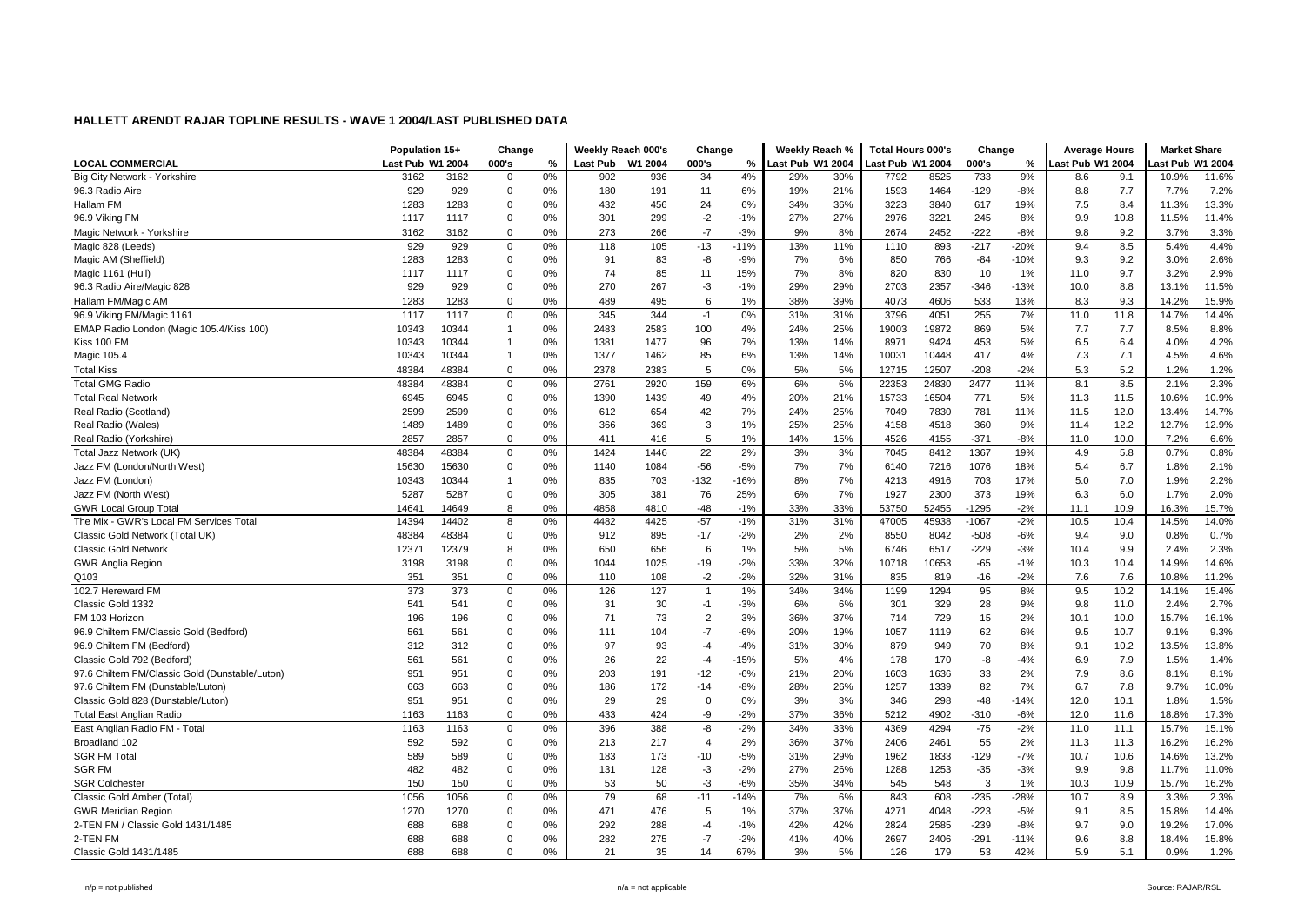|                                                      | Population 15+   |      | Change         |      | Weekly Reach 000's    |         | Change         |        | Weekly Reach %   |     | <b>Total Hours 000's</b> |       | Change         |        | <b>Average Hours</b> |      | <b>Market Share</b> |       |
|------------------------------------------------------|------------------|------|----------------|------|-----------------------|---------|----------------|--------|------------------|-----|--------------------------|-------|----------------|--------|----------------------|------|---------------------|-------|
| <b>LOCAL COMMERCIAL</b>                              | Last Pub W1 2004 |      | 000's          | $\%$ | <b>Last Pub</b>       | W1 2004 | 000's          | $\%$   | Last Pub W1 2004 |     | ast Pub W1 2004          |       | 000's          | $\%$   | ast Pub W1 2004      |      | ast Pub W1 2004     |       |
| 2CR FM / Classic Gold 828                            | 582              | 582  | $\mathbf 0$    | 0%   | 179                   | 189     | 10             | 6%     | 31%              | 32% | 1447                     | 1463  | 16             | 1%     | 8.1                  | 7.8  | 11.7%               | 11.3% |
| 2CR FM                                               | 582              | 582  | $\mathbf 0$    | 0%   | 163                   | 170     | $\overline{7}$ | 4%     | 28%              | 29% | 1144                     | 1227  | 83             | 7%     | 7.0                  | 7.2  | 9.2%                | 9.5%  |
| Classic Gold 828                                     | 582              | 582  | $\mathbf 0$    | 0%   | 33                    | 32      | $-1$           | $-3%$  | 6%               | 6%  | 304                      | 237   | $-67$          | $-22%$ | 9.2                  | 7.3  | 2.5%                | 1.8%  |
| <b>GWR London Region</b>                             | 1819             | 1819 | $\mathbf 0$    | 0%   | 516                   | 485     | $-31$          | $-6%$  | 28%              | 27% | 5227                     | 4764  | $-463$         | $-9%$  | 10.1                 | 9.8  | 12.6%               | 11.6% |
| Essex FM (inc. 101.7 Mercury FM)/Classic Gold Breeze | 1141             | 1141 | $\mathbf 0$    | 0%   | 391                   | 359     | $-32$          | $-8%$  | 34%              | 31% | 4161                     | 3754  | $-407$         | $-10%$ | 10.6                 | 10.5 | 15.4%               | 14.0% |
| Essex FM (inc. 101.7 Mercury FM)                     | 1141             | 1141 | $\mathbf 0$    | 0%   | 369                   | 342     | $-27$          | $-7%$  | 32%              | 30% | 3895                     | 3350  | $-545$         | $-14%$ | 10.5                 | 9.8  | 14.4%               | 12.5% |
| <b>Classic Gold Breeze</b>                           | 1141             | 1141 | $\mathbf 0$    | 0%   | 33                    | 38      | 5              | 15%    | 3%               | 3%  | 265                      | 404   | 139            | 52%    | 7.9                  | 10.5 | 1.0%                | 1.5%  |
| Mercury FM (Surrey & Sussex)/Classic Gold 1521       | 367              | 367  | $\overline{0}$ | 0%   | 82                    | 87      | 5              | 6%     | 22%              | 24% | 730                      | 773   | 43             | 6%     | 8.9                  | 8.9  | 9.2%                | 9.9%  |
| Mercury FM (Surrey & Sussex)                         | 367              | 367  | 0              | 0%   | 79                    | 84      | -5             | 6%     | 21%              | 23% | 711                      | 760   | 49             | 7%     | 9.0                  | 9.1  | 9.0%                | 9.7%  |
| Classic Gold 1521                                    | 367              | 367  | $\mathbf 0$    | 0%   | $\boldsymbol{\Delta}$ | 4       | $\mathbf 0$    | 0%     | 1%               | 1%  | 19                       | 13    | $-6$           | $-32%$ | 4.2                  | 3.3  | 0.2%                | 0.2%  |
| Mercury FM (Herts)                                   | 310              | 310  | $\pmb{0}$      | 0%   | 42                    | 39      | $-3$           | $-7%$  | 13%              | 12% | 336                      | 236   | $-100$         | $-30%$ | 8.1                  | 6.1  | 5.2%                | 3.7%  |
| <b>GWR Central Region</b>                            | 5120             | 5128 | 8              | 0%   | 1602                  | 1615    | 13             | 1%     | 31%              | 31% | 18586                    | 18686 | 100            | 1%     | 11.6                 | 11.6 | 16.2%               | 16.1% |
| 105.4 Leicester Sound FM                             | 607              | 607  | 0              | 0%   | 160                   | 156     | $-4$           | $-3%$  | 26%              | 26% | 1783                     | 1840  | 57             | 3%     | 11.1                 | 11.8 | 12.9%               | 12.8% |
| 96 Trent FM / Classic Gold GEM (Notts.)              | 1048             | 1056 | 8              | 1%   | 381                   | 378     | $-3$           | $-1%$  | 36%              | 36% | 4567                     | 4564  | $-3$           | 0%     | 12.0                 | 12.1 | 19.3%               | 19.2% |
| 96 Trent FM                                          | 1048             | 1056 | 8              | 1%   | 339                   | 330     | -9             | $-3%$  | 32%              | 31% | 3757                     | 3640  | $-117$         | $-3%$  | 11.1                 | 11.0 | 15.9%               | 15.3% |
| Classic Gold GEM (Notts.)                            | 1048             | 1056 | 8              | 1%   | 65                    | 71      | 6              | 9%     | 6%               | 7%  | 811                      | 924   | 113            | 14%    | 12.4                 | 13.1 | 3.4%                | 3.9%  |
| RAM FM / Classic Gold GEM (Derby)                    | 556              | 556  | 0              | 0%   | 148                   | 183     | 35             | 24%    | 27%              | 33% | 1844                     | 2458  | 614            | 33%    | 12.5                 | 13.4 | 14.9%               | 18.7% |
| <b>RAM FM</b>                                        | 556              | 556  | $\mathbf 0$    | 0%   | 118                   | 153     | 35             | 30%    | 21%              | 27% | 1436                     | 1995  | 559            | 39%    | 12.1                 | 13.0 | 11.6%               | 15.2% |
| Classic Gold GEM (Derby)                             | 556              | 556  | $\mathbf 0$    | 0%   | 39                    | 39      | $\mathbf 0$    | 0%     | 7%               | 7%  | 408                      | 464   | 56             | 14%    | 10.5                 | 11.9 | 3.3%                | 3.5%  |
| <b>Total Beacon Radio</b>                            | 1276             | 1276 | 0              | 0%   | 328                   | 330     | $\overline{2}$ | 1%     | 26%              | 26% | 3531                     | 3732  | 201            | 6%     | 10.8                 | 11.3 | 13.0%               | 13.3% |
| Beacon FM                                            | 1276             | 1276 | $\mathsf 0$    | 0%   | 302                   | 309     | $\overline{7}$ | 2%     | 24%              | 24% | 3093                     | 3404  | 311            | 10%    | 10.2                 | 11.0 | 11.4%               | 12.2% |
| Classic Gold WABC                                    | 1276             | 1276 | $\mathbf 0$    | 0%   | 41                    | 33      | -8             | $-20%$ | 3%               | 3%  | 438                      | 328   | $-110$         | $-25%$ | 10.6                 | 10.1 | 1.6%                | 1.2%  |
| Mercia FM / Classic Gold 1359                        | 630              | 630  | $\mathbf 0$    | 0%   | 225                   | 223     | $-2$           | $-1%$  | 36%              | 35% | 2454                     | 2020  | $-434$         | $-18%$ | 10.9                 | 9.1  | 17.3%               | 14.5% |
| Mercia FM                                            | 630              | 630  | $\mathbf 0$    | 0%   | 204                   | 203     | $-1$           | 0%     | 32%              | 32% | 2125                     | 1766  | $-359$         | $-17%$ | 10.4                 | 8.7  | 15.0%               | 12.7% |
| Classic Gold 1359                                    | 630              | 630  | $\mathbf 0$    | 0%   | 29                    | 30      | $\overline{1}$ | 3%     | 5%               | 5%  | 329                      | 254   | $-75$          | $-23%$ | 11.5                 | 8.6  | 2.3%                | 1.8%  |
| <b>Total Northants Radio</b>                         | 469              | 469  | $\mathbf 0$    | 0%   | 167                   | 161     | $-6$           | $-4%$  | 36%              | 34% | 2041                     | 2027  | $-14$          | $-1%$  | 12.2                 | 12.6 | 18.7%               | 17.6% |
| Northants 96                                         | 469              | 469  | $\mathbf 0$    | 0%   | 155                   | 148     | $-7$           | $-5%$  | 33%              | 31% | 1791                     | 1721  | $-70$          | $-4%$  | 11.6                 | 11.7 | 16.4%               | 15.0% |
| Classic Gold 1557                                    | 469              | 469  | $\mathbf 0$    | 0%   | 22                    | 28      | 6              | 27%    | 5%               | 6%  | 250                      | 306   | 56             | 22%    | 11.3                 | 10.8 | 2.3%                | 2.7%  |
| Wyvern FM                                            | 451              | 451  | $\mathbf 0$    | 0%   | 98                    | 94      | $-4$           | $-4%$  | 22%              | 21% | 1226                     | 1075  | $-151$         | $-12%$ | 12.5                 | 11.4 | 12.4%               | 11.2% |
| <b>Total Severn Sound</b>                            | 366              | 366  | $\mathbf 0$    | 0%   | 117                   | 110     | $-7$           | $-6%$  | 32%              | 30% | 1296                     | 1121  | $-175$         | $-14%$ | 11.1                 | 10.2 | 16.1%               | 14.2% |
| 102.4 Severn Sound FM                                | 366              | 366  | $\mathsf 0$    | 0%   | 108                   | 102     | -6             | $-6%$  | 30%              | 28% | 1101                     | 949   | $-152$         | $-14%$ | 10.2                 | 9.3  | 13.7%               | 12.0% |
| Classic Gold 774                                     | 366              | 366  | $\mathbf 0$    | 0%   | 18                    | 16      | $-2$           | $-11%$ | 5%               | 4%  | 195                      | 172   | $-23$          | $-12%$ | 10.9                 | 10.5 | 2.4%                | 2.2%  |
| <b>GWR North West Region</b>                         | 949              | 949  | $\mathbf 0$    | 0%   | 259                   | 250     | -9             | $-3%$  | 27%              | 26% | 2517                     | 2418  | -99            | $-4%$  | 9.7                  | 9.7  | 12.1%               | 11.8% |
| MFM 103.4/Classic Gold Marcher                       | 360              | 360  | $\mathbf 0$    | 0%   | 87                    | 96      | 9              | 10%    | 24%              | 27% | 1091                     | 1084  | $-7$           | $-1%$  | 12.5                 | 11.3 | 13.5%               | 13.2% |
| MFM 103.4                                            | 360              | 360  | $\mathbf 0$    | 0%   | 72                    | 77      | 5              | 7%     | 20%              | 21% | 875                      | 879   | $\overline{4}$ | 0%     | 12.1                 | 11.4 | 10.8%               | 10.7% |
| <b>Classic Gold Marcher</b>                          | 360              | 360  | $\mathbf 0$    | 0%   | 22                    | 27      | 5              | 23%    | 6%               | 8%  | 216                      | 205   | $-11$          | $-5%$  | 9.8                  | 7.7  | 2.7%                | 2.5%  |
| The Buzz 97.1 FM                                     | 410              | 410  | 0              | 0%   | 69                    | 60      | -9             | $-13%$ | 17%              | 15% | 357                      | 303   | $-54$          | $-15%$ | 5.2                  | 5.0  | 4.0%                | 3.6%  |
| Coast FM 96.3                                        | 225              | 225  | $\mathbf 0$    | 0%   | 64                    | 64      | $\mathbf 0$    | 0%     | 29%              | 28% | 587                      | 590   | 3              | 1%     | 9.1                  | 9.2  | 11.8%               | 11.9% |
| Champion 103 FM                                      | 115              | 115  | $\mathbf 0$    | 0%   | 35                    | 37      | $\overline{2}$ | 6%     | 30%              | 32% | 366                      | 363   | $-3$           | $-1%$  | 10.5                 | 10.0 | 13.8%               | 13.2% |
| <b>GWR Westcountry Region</b>                        | 1253             | 1253 | $\mathbf 0$    | 0%   | 531                   | 530     | $-1$           | 0%     | 42%              | 42% | 7093                     | 6901  | $-192$         | $-3%$  | 13.4                 | 13.0 | 22.7%               | 22.0% |
| Orchard FM                                           | 314              | 314  | 0              | 0%   | 130                   | 134     | $\overline{4}$ | 3%     | 41%              | 43% | 2099                     | 1809  | $-290$         | $-14%$ | 16.1                 | 13.5 | 27.0%               | 22.8% |
| <b>Total Gemini Radio</b>                            | 474              | 474  | $\mathbf 0$    | 0%   | 195                   | 196     | $\overline{1}$ | 1%     | 41%              | 41% | 2595                     | 2528  | $-67$          | $-3%$  | 13.3                 | 12.9 | 22.4%               | 21.8% |
| Gemini FM                                            | 474              | 474  | $\mathbf 0$    | 0%   | 175                   | 176     | -1             | 1%     | 37%              | 37% | 2017                     | 1999  | $-18$          | $-1%$  | 11.5                 | 11.4 | 17.4%               | 17.3% |
| Classic Gold 666/954                                 | 474              | 474  | 0              | 0%   | 43                    | 40      | -3             | $-7%$  | 9%               | 8%  | 579                      | 529   | -50            | $-9%$  | 13.5                 | 13.2 | 5.0%                | 4.6%  |
| <b>Total Plymouth Sound</b>                          | 372              | 372  | $\mathbf 0$    | 0%   | 158                   | 155     | -3             | $-2%$  | 42%              | 42% | 1947                     | 1958  | 11             | 1%     | 12.3                 | 12.7 | 20.6%               | 20.9% |
| 97 FM Plymouth Sound                                 | 332              | 332  | $\mathbf 0$    | 0%   | 134                   | 129     | $-5$           | $-4%$  | 40%              | 39% | 1471                     | 1491  | 20             | 1%     | 11.0                 | 11.5 | 17.4%               | 17.8% |
| Classic Gold Plymouth 1152                           | 332              | 332  | 0              | 0%   | 21                    | 21      | $\Omega$       | 0%     | 6%               | 6%  | 224                      | 240   | 16             | 7%     | 10.5                 | 11.6 | 2.6%                | 2.9%  |
| South Hams Radio                                     | 67               | 67   | $\mathbf 0$    | 0%   | 20                    | 19      | $-1$           | $-5%$  | 29%              | 28% | 259                      | 234   | $-25$          | $-10%$ | 13.1                 | 12.4 | 16.8%               | 14.5% |
| Lantern FM 96.2                                      | 119              | 119  | $\mathbf 0$    | 0%   | 50                    | 50      | $\mathbf 0$    | 0%     | 42%              | 42% | 623                      | 610   | $-13$          | $-2%$  | 12.5                 | 12.1 | 20.8%               | 20.9% |
| <b>GWR West Region</b>                               | 1273             | 1273 | $\mathbf 0$    | 0%   | 446                   | 441     | $-5$           | $-1%$  | 35%              | 35% | 5339                     | 4985  | $-354$         | $-7%$  | 12.0                 | 11.3 | 18.6%               | 17.0% |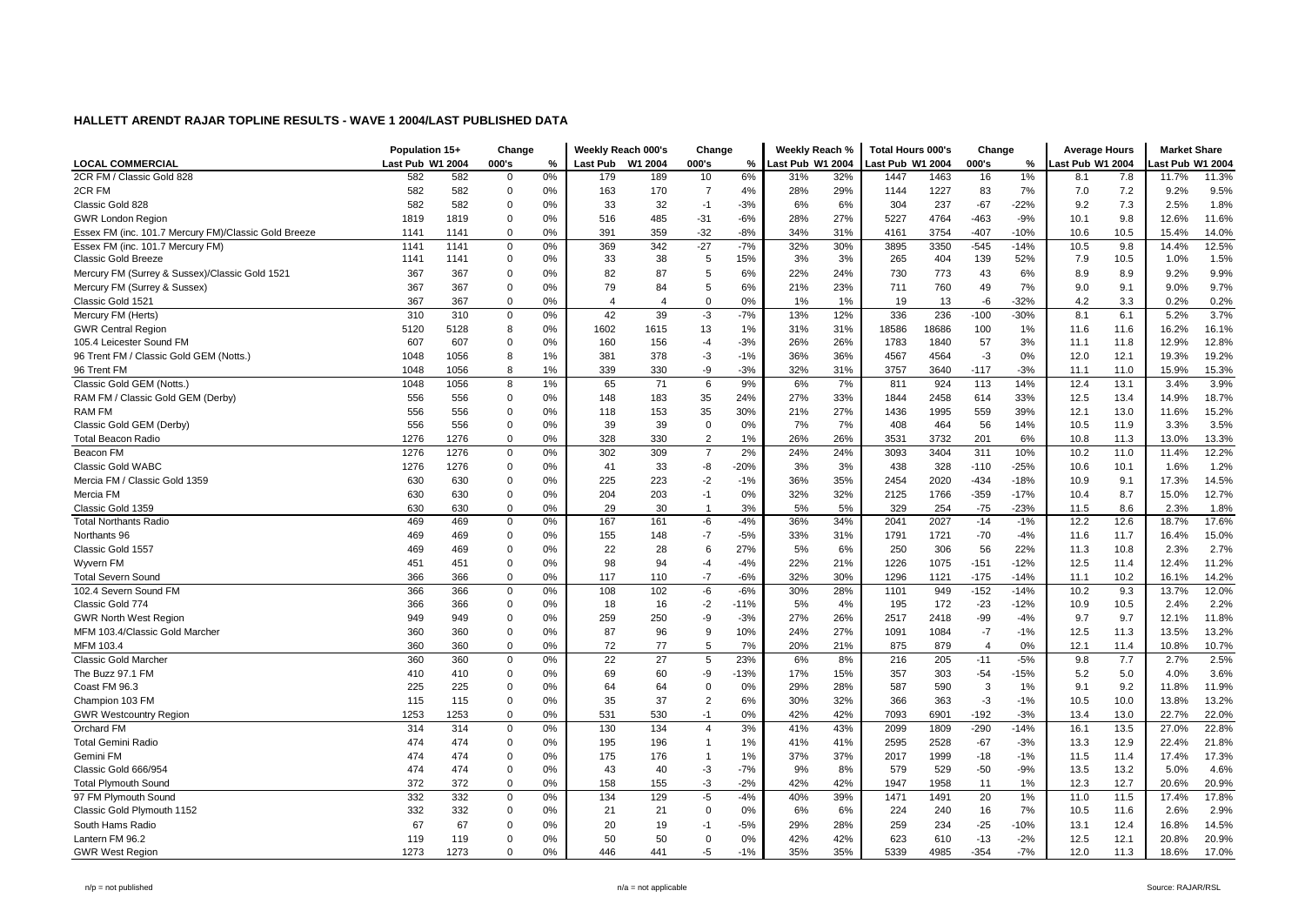|                                                                 | Population 15+   |       | Change         |        | Weekly Reach 000's |         | Change         |        | Weekly Reach %   |     | <b>Total Hours 000's</b> |      | Change         |        | <b>Average Hours</b> |      | <b>Market Share</b> |       |
|-----------------------------------------------------------------|------------------|-------|----------------|--------|--------------------|---------|----------------|--------|------------------|-----|--------------------------|------|----------------|--------|----------------------|------|---------------------|-------|
| <b>LOCAL COMMERCIAL</b>                                         | Last Pub W1 2004 |       | 000's          | $\%$   | <b>Last Pub</b>    | W1 2004 | 000's          | %      | Last Pub W1 2004 |     | Last Pub W1 2004         |      | 000's          | $\%$   | ast Pub W1 2004      |      | ast Pub W1 2004     |       |
| GWR FM / Classic Gold 1260/936/1161                             | 1273             | 1273  | $\Omega$       | 0%     | 446                | 441     | $-5$           | $-1%$  | 35%              | 35% | 5339                     | 4985 | $-354$         | $-7%$  | 12.0                 | 11.3 | 18.6%               | 17.0% |
| <b>GWR FM</b>                                                   | 1273             | 1273  | $\mathbf 0$    | 0%     | 370                | 365     | $-5$           | $-1%$  | 29%              | 29% | 4246                     | 3944 | $-302$         | $-7%$  | 11.5                 | 10.8 | 14.8%               | 13.4% |
| Classic Gold 1260/936/1161                                      | 1273             | 1273  | $\overline{0}$ | 0%     | 111                | 108     | $-3$           | $-3%$  | 9%               | 8%  | 1092                     | 1042 | $-50$          | $-5%$  | 9.9                  | 9.7  | 3.8%                | 3.5%  |
| Juice 107.2                                                     | 314              | 314   | $\Omega$       | 0%     | 29                 | 32      | 3              | 10%    | 9%               | 10% | 164                      | 201  | 37             | 23%    | 5.8                  | 6.3  | 2.3%                | 2.8%  |
| 107.6 Juice FM - Liverpool                                      | 1148             | 1147  | $-1$           | 0%     | 141                | 110     | $-31$          | $-22%$ | 12%              | 10% | 1249                     | 1123 | $-126$         | $-10%$ | 8.9                  | 10.2 | 4.6%                | 4.2%  |
| Kingdom FM                                                      | 271              | 271   | $\mathbf 0$    | 0%     | 105                | 94      | $-11$          | $-10%$ | 39%              | 35% | 1220                     | 1016 | $-204$         | $-17%$ | 11.6                 | 10.8 | 19.6%               | 18.0% |
| KM-fm Group                                                     | 887              | 888   | $\overline{1}$ | 0%     | 138                | 141     | 3              | 2%     | 16%              | 16% | 1403                     | 1395 | -8             | $-1%$  | 10.1                 | 9.9  | 6.2%                | 6.1%  |
| <b>KM-fm East</b>                                               | 368              | 368   | $\Omega$       | 0%     | 79                 | 78      | $-1$           | $-1%$  | 21%              | 21% | 924                      | 893  | $-31$          | $-3%$  | 11.7                 | 11.5 | 9.2%                | 8.9%  |
| KM-fm for Canterbury, Whitstable and Herne Bay                  | 119              | 119   | $\mathbf 0$    | 0%     | 18                 | 20      | $\overline{2}$ | 11%    | 15%              | 17% | 179                      | 177  | $-2$           | $-1%$  | 9.8                  | 8.7  | 5.5%                | 5.6%  |
| KM-fm for Thanet                                                | 121              | 121   | $\mathbf 0$    | 0%     | 33                 | 30      | $-3$           | $-9%$  | 27%              | 24% | 446                      | 390  | $-56$          | $-13%$ | 13.6                 | 13.2 | 12.6%               | 10.8% |
| KM-fm for Folkstone, Dover, Sandwich and Deal                   | 141              | 141   | $\mathbf 0$    | 0%     | 28                 | 28      | $\Omega$       | 0%     | 20%              | 20% | 300                      | 327  | 27             | 9%     | 10.7                 | 11.7 | 8.2%                | 8.8%  |
| KM-fm West                                                      | 518              | 519   | $\mathbf{1}$   | 0%     | 59                 | 64      | 5              | 8%     | 11%              | 12% | 478                      | 501  | 23             | 5%     | 8.1                  | 7.9  | 3.8%                | 3.9%  |
| KM-fm for West Kent                                             | 274              | 275   | $\overline{1}$ | 0%     | 24                 | 30      | 6              | 25%    | 9%               | 11% | 180                      | 211  | 31             | 17%    | 7.4                  | 7.0  | 2.8%                | 3.2%  |
| KM-fm for Medway                                                | 252              | 252   | $\mathbf 0$    | 0%     | 35                 | 34      | $-1$           | $-3%$  | 14%              | 13% | 299                      | 291  | -8             | $-3%$  | 8.6                  | 8.6  | 4.7%                | 4.3%  |
| Lincs FM Group                                                  | 1569             | 1569  | $\mathsf 0$    | 0%     | 522                | 568     | 46             | 9%     | 33%              | 36% | 7412                     | 7361 | $-51$          | $-1%$  | 14.2                 | 12.9 | 20.1%               | 18.8% |
| Lincs FM 102.2                                                  | 785              | 785   | $\mathbf 0$    | 0%     | 312                | 354     | 42             | 13%    | 40%              | 45% | 5215                     | 5359 | 144            | 3%     | 16.7                 | 15.1 | 27.2%               | 25.9% |
| <b>Fosseway Radio</b>                                           | 175              | 175   | $\mathbf 0$    | 0%     | 21                 | 22      | $\overline{1}$ | 5%     | 12%              | 13% | 220                      | 266  | 46             | 21%    | 10.3                 | 12.1 | 6.5%                | 8.0%  |
| <b>Ridings FM</b>                                               | 265              | 265   | $\mathsf 0$    | 0%     | 63                 | 67      | $\overline{4}$ | 6%     | 24%              | 25% | 691                      | 614  | $-77$          | $-11%$ | 11.0                 | 9.2  | 10.9%               | 9.7%  |
| Trax FM                                                         | 344              | 344   | $\overline{0}$ | 0%     | 122                | 119     | $-3$           | $-2%$  | 36%              | 34% | 1336                     | 1201 | $-135$         | $-10%$ | 10.9                 | 10.1 | 16.5%               | 14.0% |
| Lite FM                                                         | 188              | 188   | $\mathbf 0$    | 0%     | 36                 | 36      | $\Omega$       | 0%     | 19%              | 19% | 262                      | 293  | 31             | 12%    | 7.3                  | 8.0  | 6.8%                | 8.0%  |
| Radio Mansfield 103.2                                           | 139              | 139   | $\mathbf 0$    | 0%     | 49                 | 50      | $\overline{1}$ | 2%     | 35%              | 36% | 519                      | 537  | 18             | 3%     | 10.7                 | 10.8 | 15.1%               | 16.6% |
| Milestone Group Total                                           | 1194             | 476   | $-718$         | $-60%$ | 113                | 91      | $-22$          | $-19%$ | 9%               | 19% | 934                      | 737  | $-197$         | $-21%$ | 8.3                  | 8.1  | 3.9%                | 7.4%  |
| <b>Kick and Kestrel</b>                                         | 228              | 228   | $\Omega$       | 0%     | 51                 | 52      | $\overline{1}$ | 2%     | 22%              | 23% | 350                      | 388  | 38             | 11%    | 6.9                  | 7.5  | 7.3%                | 7.9%  |
| Kick FM                                                         | 96               | 96    | $\overline{0}$ | 0%     | 19                 | 20      |                | 5%     | 20%              | 21% | 136                      | 137  | $\overline{1}$ | 1%     | 7.0                  | 6.8  | 6.1%                | 6.2%  |
| Kestrel FM                                                      | 134              | 134   | $\mathbf 0$    | 0%     | 31                 | 31      | $\Omega$       | 0%     | 23%              | 23% | 214                      | 251  | 37             | 17%    | 6.8                  | 8.0  | 8.0%                | 9.0%  |
| Passion 107.9                                                   | 181              | 181   | 0              | 0%     | 11                 | 11      | $\Omega$       | 0%     | 6%               | 6%  | 38                       | 46   | 8              | 21%    | 3.6                  | 4.1  | 1.1%                | 1.3%  |
| Rugby FM                                                        | 67               | 67    | $\mathbf 0$    | 0%     | 28                 | 28      | $\Omega$       | 0%     | 41%              | 42% | 273                      | 303  | 30             | 11%    | 9.9                  | 10.6 | 17.8%               | 20.0% |
| Premier Christian Radio                                         | 10343            | 10344 | $\overline{1}$ | 0%     | 171                | 196     | 25             | 15%    | 2%               | 2%  | 2727                     | 2716 | $-11$          | 0%     | 15.9                 | 13.8 | 1.2%                | 1.2%  |
| Q102.9FM/Q97.2FM                                                | 246              | 246   | $\mathbf 0$    | 0%     | 88                 | 82      | $-6$           | $-7%$  | 36%              | 33% | 1017                     | 909  | $-108$         | $-11%$ | 11.6                 | 11.0 | 19.9%               | 18.4% |
| <b>Total Radio Investments Group</b>                            | 3054             | 3054  | 0              | 0%     | 776                | 766     | $-10$          | $-1%$  | 25%              | 25% | 7442                     | 7156 | $-286$         | $-4%$  | 9.6                  | 9.3  | 10.9%               | 10.6% |
| Radio Investments North                                         | 1497             | 1497  | $\mathbf 0$    | 0%     | 419                | 409     | $-10$          | $-2%$  | 28%              | 27% | 4267                     | 4030 | $-237$         | $-6%$  | 10.2                 | 9.9  | 13.6%               | 13.0% |
| Alpha 103.2                                                     | 127              | 127   | $\Omega$       | 0%     | 39                 | 36      | $-3$           | $-8%$  | 31%              | 28% | 350                      | 316  | $-34$          | $-10%$ | 8.9                  | 8.8  | 14.1%               | 12.8% |
| Central FM                                                      | 185              | 185   | $\overline{0}$ | 0%     | 59                 | 55      | $-4$           | $-7%$  | 32%              | 30% | 557                      | 454  | $-103$         | $-18%$ | 9.5                  | 8.2  | 16.0%               | 13.0% |
| Huddersfield's Home 107.9                                       | 179              | 179   | $\mathbf 0$    | 0%     | 29                 | 26      | $-3$           | $-10%$ | 16%              | 14% | 211                      | 168  | $-43$          | $-20%$ | 7.4                  | 6.5  | 5.7%                | 4.5%  |
| Minster FM (inc. Yorkshire Coast Radio-Scarborough/Bridlington) | 408              | 408   | $\mathbf 0$    | 0%     | 138                | 141     | 3              | 2%     | 34%              | 35% | 1500                     | 1580 | 80             | 5%     | 10.9                 | 11.2 | 16.0%               | 16.6% |
| 106.9 Silk FM                                                   | 251              | 251   | $\mathbf 0$    | 0%     | 34                 | 30      | $-4$           | $-12%$ | 14%              | 12% | 378                      | 233  | $-145$         | $-38%$ | 11.1                 | 7.9  | 7.0%                | 4.6%  |
| 97.2 Stray FM                                                   | 140              | 140   | $\mathbf 0$    | 0%     | 58                 | 60      | $\overline{2}$ | 3%     | 41%              | 43% | 557                      | 620  | 63             | 11%    | 9.6                  | 10.4 | 17.9%               | 18.9% |
| Sun FM                                                          | 236              | 236   | $\mathbf 0$    | 0%     | 70                 | 68      | $-2$           | $-3%$  | 30%              | 29% | 805                      | 747  | -58            | $-7%$  | 11.5                 | 10.9 | 17.4%               | 17.9% |
| Radio Investments South                                         | 1557             | 1557  | $\mathbf 0$    | 0%     | 358                | 358     | $\Omega$       | 0%     | 23%              | 23% | 3175                     | 3125 | -50            | $-2%$  | 8.9                  | 8.7  | 8.7%                | 8.6%  |
| 107.8 Arrow FM for Hastings                                     | 114              | 114   | $\mathsf 0$    | 0%     | 24                 | 25      | $\overline{1}$ | 4%     | 21%              | 22% | 223                      | 211  | $-12$          | $-5%$  | 9.3                  | 8.5  | 7.3%                | 7.0%  |
| Fire 107.6 FM                                                   | 289              | 289   | 0              | 0%     | 44                 | 47      | 3              | 7%     | 15%              | 16% | 303                      | 292  | $-11$          | $-4%$  | 6.9                  | 6.2  | 4.7%                | 4.5%  |
| <b>IOW Radio</b>                                                | 106              | 106   | 0              | 0%     | 40                 | 38      | $-2$           | $-5%$  | 38%              | 36% | 398                      | 365  | $-33$          | $-8%$  | 10.0                 | 9.7  | 15.2%               | 13.8% |
| <b>Mix 96</b>                                                   | 129              | 129   | $\mathbf 0$    | 0%     | 39                 | 37      | $-2$           | $-5%$  | 30%              | 29% | 331                      | 294  | $-37$          | $-11%$ | 8.5                  | 8.0  | 10.7%               | 9.5%  |
| 107.4 The Quay                                                  | 288              | 288   | $\mathbf 0$    | 0%     | 32                 | 32      | $\Omega$       | 0%     | 11%              | 11% | 165                      | 156  | -9             | $-5%$  | 5.2                  | 4.9  | 2.3%                | 2.3%  |
| 107.5 Sovereign Radio                                           | 148              | 148   | 0              | 0%     | 32                 | 30      | $-2$           | $-6%$  | 22%              | 21% | 297                      | 273  | $-24$          | $-8%$  | 9.2                  | 9.0  | 7.7%                | 7.1%  |
| Spire FM                                                        | 97               | 97    | $\mathsf 0$    | 0%     | 53                 | 53      | $\mathsf 0$    | 0%     | 54%              | 55% | 680                      | 719  | 39             | 6%     | 12.9                 | 13.5 | 29.3%               | 29.9% |
| 107 Swan FM                                                     | 155              | 155   | $\mathbf 0$    | 0%     | 27                 | 25      | $-2$           | $-7%$  | 17%              | 16% | 169                      | 183  | 14             | 8%     | 6.3                  | 7.3  | 5.9%                | 6.1%  |
| Vale FM                                                         | 45               | 45    | $\Omega$       | 0%     | 12                 | 11      | $-1$           | $-8%$  | 26%              | 24% | 128                      | 121  | $-7$           | $-5%$  | 10.8                 | 11.1 | 12.6%               | 12.4% |
| Wessex FM                                                       | 119              | 119   | $\overline{0}$ | 0%     | 47                 | 51      | $\overline{4}$ | 9%     | 40%              | 43% | 419                      | 463  | 44             | 11%    | 8.9                  | 9.0  | 15.4%               | 16.8% |
| Win 107.2                                                       | 68               | 68    | $\Omega$       | 0%     | 8                  | 8       | $\Omega$       | 0%     | 12%              | 12% | 62                       | 48   | $-14$          | $-23%$ | 7.4                  | 5.7  | 4.2%                | 3.2%  |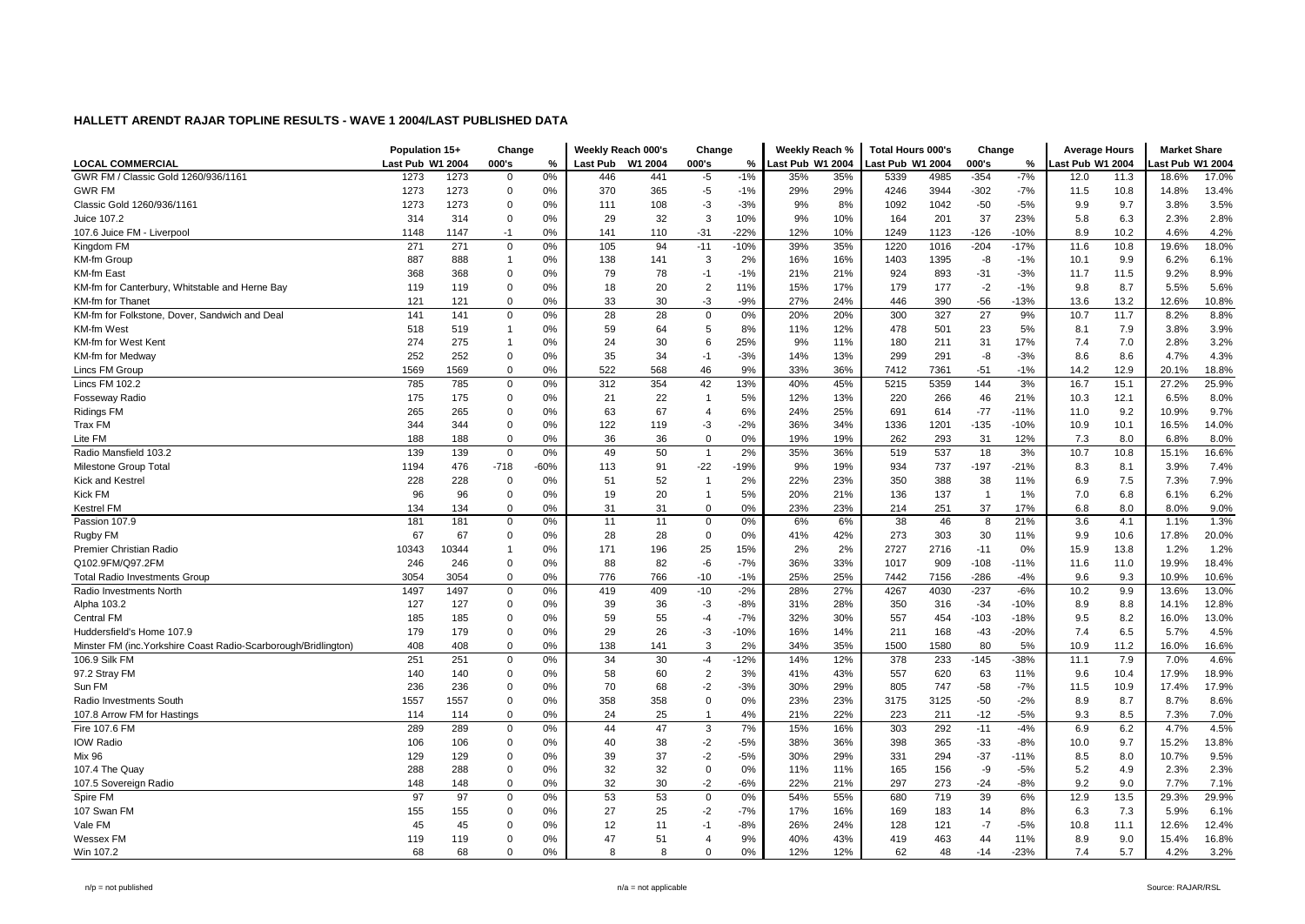|                                                    | Population 15+   |       | Change         |        | Weekly Reach 000's |         | Change         |        | Weekly Reach %                   |        | <b>Total Hours 000's</b> |       | Change          |        | <b>Average Hours</b> |      | <b>Market Share</b> |        |
|----------------------------------------------------|------------------|-------|----------------|--------|--------------------|---------|----------------|--------|----------------------------------|--------|--------------------------|-------|-----------------|--------|----------------------|------|---------------------|--------|
| <b>LOCAL COMMERCIAL</b>                            | Last Pub W1 2004 |       | 000's          | $\%$   | <b>Last Pub</b>    | W1 2004 | 000's          | $\%$   | Last Pub W1 2004                 |        | ast Pub W1 2004          |       | 000's           | %      | ast Pub W1 2004      |      | ast Pub W1 2004     |        |
| Reading 107 FM                                     | 257              | 257   | $\overline{0}$ | 0%     | 38                 | 39      | $\overline{1}$ | 3%     | 15%                              | 15%    | 341                      | 360   | 19              | 6%     | 9.0                  | 9.2  | 6.3%                | 6.8%   |
| Saga 105.7 FM                                      | 3385             | 3385  | $\mathbf 0$    | 0%     | 364                | 359     | $-5$           | $-1%$  | 11%                              | 11%    | 4042                     | 4395  | 353             | 9%     | 11.1                 | 12.2 | 5.2%                | 5.6%   |
| SAGA 106.6fm                                       | 1973             | 1973  | $\overline{0}$ | 0%     | 198                | 215     | 17             | 9%     | 10%                              | 11%    | 2363                     | 2539  | 176             | 7%     | 11.9                 | 11.8 | 5.1%                | 5.4%   |
| Soul City 107.5                                    | 379              | 379   | $\mathbf 0$    | 0%     | 25                 | 22      | -3             | $-12%$ | 7%                               | 6%     | 181                      | 176   | $-5$            | $-3%$  | 7.3                  | 7.9  | 2.3%                | 2.5%   |
| 107.8 SouthCity FM                                 | 254              | 253   | $-1$           | 0%     | 26                 | 26      | $\Omega$       | 0%     | 10%                              | 10%    | 138                      | 144   | 6               | 4%     | 5.4                  | 5.6  | 2.4%                | 2.5%   |
| Spirit FM                                          | 168              | 168   | $\mathbf 0$    | 0%     | 47                 | 44      | -3             | $-6%$  | 28%                              | 26%    | 453                      | 436   | $-17$           | $-4%$  | 9.6                  | 10.0 | 12.1%               | 11.3%  |
| <b>Total SRH Group</b>                             | 11163            | 11199 | 36             | 0%     | 3518               | 3559    | 41             | 1%     | 32%                              | 32%    | 40571                    | 41083 | 512             | 1%     | 11.5                 | 11.5 | 16.7%               | 16.4%  |
| <b>SRH Scotland Region</b>                         | 4181             | 4186  | 5              | 0%     | 1960               | 2003    | 43             | 2%     | 47%                              | 48%    | 25072                    | 25881 | 809             | 3%     | 12.8                 | 12.9 | 29.5%               | 29.5%  |
| <b>SRH Central Scotland</b>                        | n/p              | 2783  | n/a            | n/a    | n/p                | 1183    | n/a            | n/a    | n/p                              | 43%    | n/p                      | 14407 | n/a             | n/a    | n/p                  | 12.2 | n/p                 | 25.6%  |
| <b>Total Radio Clyde</b>                           | 1833             | 1833  | $\mathbf 0$    | 0%     | 801                | 833     | 32             | 4%     | 44%                              | 45%    | 10397                    | 10487 | 90              | 1%     | 13.0                 | 12.6 | 28.3%               | 27.8%  |
| Clyde 1 FM                                         | 1833             | 1833  | $\mathbf 0$    | 0%     | 641                | 659     | 18             | 3%     | 35%                              | 36%    | 6770                     | 6512  | $-258$          | $-4%$  | 10.6                 | 9.9  | 18.4%               | 17.3%  |
| Clyde 2                                            | 1833             | 1833  | $\mathbf 0$    | 0%     | 344                | 372     | 28             | 8%     | 19%                              | 20%    | 3627                     | 3975  | 348             | 10%    | 10.5                 | 10.7 | 9.9%                | 10.5%  |
| <b>Total Radio Forth</b>                           | 1101             | 1101  | $\mathbf 0$    | 0%     | 370                | 357     | $-13$          | $-4%$  | 34%                              | 32%    | 4346                     | 3920  | -426            | $-10%$ | 11.7                 | 11.0 | 20.1%               | 18.2%  |
| ForthOne                                           | 1101             | 1101  | $\mathbf 0$    | 0%     | 308                | 304     | $-4$           | $-1%$  | 28%                              | 28%    | 2989                     | 2976  | $-13$           | 0%     | 9.7                  | 9.8  | 13.8%               | 13.8%  |
| Forth <sub>2</sub>                                 | 1101             | 1101  | $\mathbf 0$    | 0%     | 141                | 126     | $-15$          | $-11%$ | 13%                              | 11%    | 1357                     | 944   | $-413$          | $-30%$ | 9.6                  | 7.5  | 6.3%                | 4.4%   |
| <b>Total Radio Tay</b>                             | 369              | 369   | $\mathbf 0$    | 0%     | 183                | 182     | $-1$           | $-1%$  | 49%                              | 49%    | 2430                     | 2803  | 373             | 15%    | 13.3                 | 15.4 | 31.4%               | 32.5%  |
| Tay-FM                                             | 369              | 369   | $\mathbf 0$    | 0%     | 130                | 124     | -6             | $-5%$  | 35%                              | 33%    | 1309                     | 1368  | 59              | 5%     | 10.1                 | 11.1 | 16.9%               | 15.9%  |
| Radio Tay-AM                                       | 369              | 369   | $\mathbf 0$    | 0%     | 102                | 100     | -2             | $-2%$  | 28%                              | 27%    | 1122                     | 1435  | 313             | 28%    | 11.0                 | 14.3 | 14.5%               | 16.7%  |
| <b>Total Northsound Radio</b>                      | 298              | 298   | $\mathbf 0$    | 0%     | 160                | 163     | 3              | 2%     | 54%                              | 55%    | 2106                     | 2329  | 223             | 11%    | 13.1                 | 14.3 | 32.8%               | 35.6%  |
| Northsound One                                     | 298              | 298   | $\mathbf 0$    | 0%     | 127                | 133     | 6              | 5%     | 42%                              | 45%    | 1397                     | 1471  | 74              | 5%     | 11.0                 | 11.1 | 21.7%               | 22.5%  |
| Northsound Two                                     | 298              | 298   | $\mathbf 0$    | 0%     | 79                 | 78      | $-1$           | $-1%$  | 27%                              | 26%    | 709                      | 858   | 149             | 21%    | 8.9                  | 11.0 | 11.0%               | 13.1%  |
| West Sound (inc. West FM)                          | 379              | 379   | $\mathbf 0$    | 0%     | 175                | 192     | 17             | 10%    | 46%                              | 51%    | 2092                     | 2313  | 221             | 11%    | 12.0                 | 12.0 | 33.1%               | 34.9%  |
| Moray Firth Radio                                  | 240              | 240   | $\mathbf 0$    | 0%     | 129                | 125     | -4             | $-3%$  | 54%                              | 52%    | 1747                     | 1591  | -156            | $-9%$  | 13.5                 | 12.7 | 31.2%               | 27.7%  |
| Radio Borders                                      | 102              | 102   | $\mathbf 0$    | 0%     | 64                 | 65      | $\overline{1}$ | 2%     | 63%                              | 64%    | 781                      | 828   | 47              | 6%     | 12.2                 | 12.8 | 37.1%               | 38.9%  |
| C.F.M.Radio                                        | 229              | 229   | $\mathbf 0$    | 0%     | 110                | 110     | $\Omega$       | 0%     | 48%                              | 48%    | 1434                     | 1410  | $-24$           | $-2%$  | 13.0                 | 12.8 | 28.1%               | 26.3%  |
| Downtown Radio (DTR) / Cool FM                     | 1318             | 1340  | 22             | 2%     | 647                | 625     | $-22$          | $-3%$  | 49%                              | 47%    | 7409                     | 6888  | $-521$          | $-7%$  | 11.4                 | 11.0 | 26.1%               | 24.6%  |
| Cool FM                                            | 952              | 952   | $\mathbf 0$    | 0%     | 397                | 374     | $-23$          | $-6%$  | 42%                              | 39%    | 4416                     | 4000  | -416            | $-9%$  | 11.1                 | 10.7 | 20.8%               | 19.6%  |
| Downtown Radio (DTR)                               | 1318             | 1340  | 22             | 2%     | 323                | 322     | $-1$           | 0%     | 25%                              | 24%    | 2993                     | 2887  | $-106$          | $-4%$  | 9.3                  | 9.0  | 10.5%               | 10.3%  |
| Wave 105 FM                                        | 1788             | 1803  | 15             | 1%     | 353                | 381     | 28             | 8%     | 20%                              | 21%    | 3477                     | 3779  | 302             | 9%     | 9.9                  | 9.9  | 8.6%                | 8.9%   |
| Vibe 101                                           | 2093             | 2093  | $\mathbf 0$    | 0%     | 231                | 231     | $\Omega$       | 0%     | 11%                              | 11%    | 1748                     | 1804  | 56              | 3%     | 7.6                  | 7.8  | 3.6%                | 3.5%   |
| Vibe FM                                            | 1777             | 1777  | $\mathbf 0$    | 0%     | 327                | 320     | $-7$           | $-2%$  | 18%                              | 18%    | 2865                     | 2731  | $-134$          | $-5%$  | 8.8                  | 8.5  | 6.9%                | 6.5%   |
| The Sunrise Group                                  | n/p              | 48384 | n/a            | n/a    | n/p                | 692     | n/p            | n/p    | n/p                              | 1%     | n/p                      | 6770  | n/a             | n/a    | n/p                  | 9.8  | n/p                 | 0.6%   |
| Easy Radio (London)                                | 48384            | 10344 | -38040         | $-79%$ | 134                | 31      | $-103$         | $-77%$ | $\boldsymbol{^{*0}}\!/\!\!\circ$ | $*$ %  | 1203                     | 59    | $-1144$         | $-95%$ | 9.0                  | 1.9  | 0.1%                | $*9/0$ |
| <b>Fusion 107.3</b>                                | 322              | 322   | $\overline{0}$ | 0%     | $\overline{7}$     | 4       | -3             | $-43%$ | 2%                               | 1%     | 40                       | 22    | $-18$           | $-45%$ | 5.4                  | 5.5  | 0.6%                | 0.4%   |
| Sunrise Radio (Greater London)                     | 10343            | 10344 | $\overline{1}$ | 0%     | 434                | 443     | 9              | 2%     | 4%                               | 4%     | 3788                     | 6399  | 2611            | 69%    | 8.7                  | 14.4 | 1.7%                | 2.8%   |
| Sunrise Radio National                             | 48384            | 48384 | $\mathbf 0$    | 0%     | 620                | 569     | $-51$          | $-8%$  | 1%                               | 1%     | 5009                     | 7275  | 2266            | 45%    | 8.1                  | 12.8 | 0.5%                | 0.7%   |
| Time FM                                            | 483              | 486   | 3              | 1%     | 16                 | 14      | $-2$           | $-13%$ | 3%                               | 3%     | 124                      | 107   | $-17$           | $-14%$ | 7.7                  | 7.7  | 1.3%                | 1.1%   |
| Yarr Radio                                         | 48384            | 48384 | $\mathbf 0$    | 0%     | 13                 | 10      | -3             | $-23%$ | $\boldsymbol{*}$ %               | $*o/2$ | 69                       | 30    | $-39$           | $-57%$ | 5.3                  | 3.1  | $*9/6$              | $*9/6$ |
| <b>Tindle Radio Group</b>                          | 775              | 775   | $\mathbf 0$    | 0%     | 229                | 234     | 5              | 2%     | 29%                              | 30%    | 2401                     | 2554  | 153             | 6%     | 10.5                 | 10.9 | 12.4%               | 12.9%  |
| 103.4 The Beach                                    | 146              | 146   | $\mathbf 0$    | 0%     | 52                 | 57      | 5              | 10%    | 36%                              | 39%    | 597                      | 652   | 55              | 9%     | 11.5                 | 11.5 | 15.0%               | 16.4%  |
| 106.3 Bridge FM                                    | 156              | 156   | $\mathbf 0$    | 0%     | 49                 | 51      | $\overline{2}$ | 4%     | 31%                              | 32%    | 470                      | 492   | $\overline{22}$ | 5%     | 9.6                  | 9.7  | 12.4%               | 12.4%  |
| Dream 100 (Colchester)/Dream 107.7 FM (Chelmsford) | 349              | 349   | $\mathbf 0$    | 0%     | 60                 | 57      | -3             | $-5%$  | 17%                              | 16%    | 483                      | 507   | 24              | 5%     | 8.0                  | 8.8  | 5.6%                | 5.7%   |
| Dream 100                                          | 150              | 150   | $\mathbf 0$    | 0%     | 35                 | 33      | $-2$           | $-6%$  | 24%                              | 22%    | 361                      | 371   | 10              | 3%     | 10.2                 | 11.3 | 9.9%                | 9.9%   |
| Dream 107.7 FM                                     | 200              | 200   | $\mathbf 0$    | 0%     | 25                 | 24      | $-1$           | $-4%$  | 12%                              | 12%    | 122                      | 136   | 14              | 11%    | 4.9                  | 5.5  | 2.5%                | 2.7%   |
| Channel 103 FM                                     | 74               | 74    | $\mathbf 0$    | 0%     | 44                 | 45      | $\overline{1}$ | 2%     | 59%                              | 60%    | 545                      | 584   | 39              | 7%     | 12.4                 | 13.1 | 27.2%               | 29.2%  |
| Island FM 104.7                                    | 50               | 50    | $\mathbf 0$    | 0%     | 23                 | 24      | $\overline{1}$ | 4%     | 47%                              | 49%    | 306                      | 319   | 13              | 4%     | 13.1                 | 13.2 | 30.2%               | 33.5%  |
| <b>Total UKRD</b>                                  | 2947             | 2953  | 6              | 0%     | 682                | 681     | $-1$           | 0%     | 23%                              | 23%    | 6875                     | 7225  | 350             | 5%     | 10.1                 | 10.6 | 10.0%               | 10.4%  |
| Pirate FM                                          | 594              | 594   | $\mathbf 0$    | 0%     | 195                | 192     | $-3$           | $-2%$  | 33%                              | 32%    | 2478                     | 2569  | 91              | 4%     | 12.7                 | 13.4 | 16.3%               | 16.7%  |
| Pirate FM102 East                                  | 329              | 329   | $\mathbf 0$    | 0%     | 88                 | 88      | $\mathbf 0$    | 0%     | 27%                              | 27%    | 1029                     | 1022  | $-7$            | $-1%$  | 11.6                 | 11.6 | 12.0%               | 12.2%  |
| Pirate FM102 West                                  | 265              | 265   | $\mathbf 0$    | 0%     | 105                | 102     | -3             | $-3%$  | 40%                              | 39%    | 1490                     | 1550  | 60              | 4%     | 14.2                 | 15.2 | 22.3%               | 23.0%  |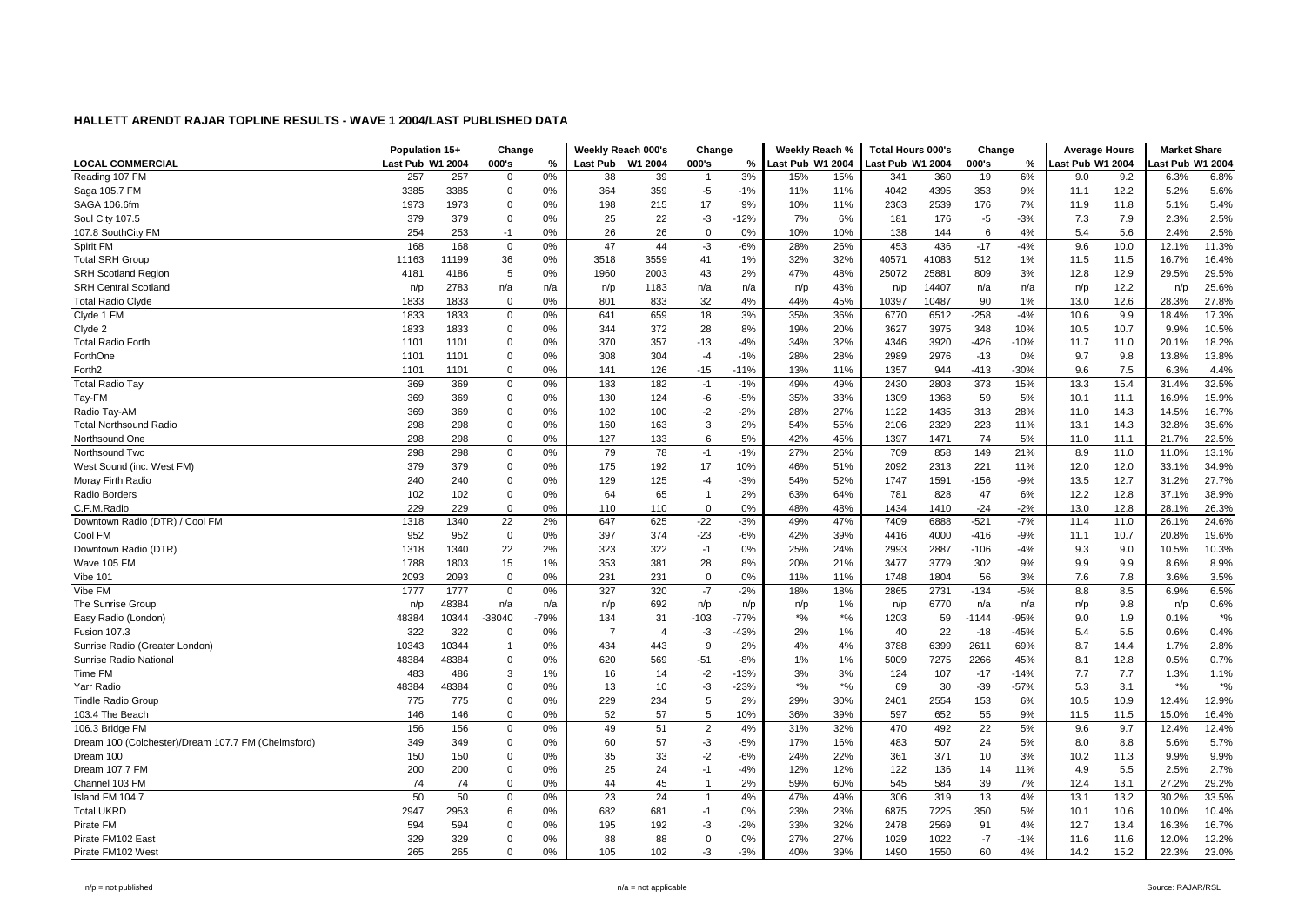|                                         | Population 15+   |       | Change         |       | Weekly Reach 000's |         | Change         |        | Weekly Reach %   |     | <b>Total Hours 000's</b> |       | Change |        | <b>Average Hours</b> |      | <b>Market Share</b> |       |
|-----------------------------------------|------------------|-------|----------------|-------|--------------------|---------|----------------|--------|------------------|-----|--------------------------|-------|--------|--------|----------------------|------|---------------------|-------|
| <b>LOCAL COMMERCIAL</b>                 | Last Pub W1 2004 |       | 000's          | %     | <b>Last Pub</b>    | W1 2004 | 000's          | %      | Last Pub W1 2004 |     | Last Pub W1 2004         |       | 000's  | %      | Last Pub W1 2004     |      | ast Pub W1 2004     |       |
| <b>Total UKRD West</b>                  | 675              | 675   | $\mathbf 0$    | 0%    | 86                 | 87      | $\overline{1}$ | 1%     | 13%              | 13% | 809                      | 1038  | 229    | 28%    | 9.4                  | 11.9 | 5.3%                | 6.7%  |
| Star 107.2 Bristol                      | 326              | 326   | $\Omega$       | 0%    | 28                 | 30      | $\overline{2}$ | 7%     | 9%               | 9%  | 243                      | 304   | 61     | 25%    | 8.6                  | 10.0 | 3.2%                | 3.8%  |
| Star 107 Stroud                         | 91               | 91    | $\mathbf 0$    | 0%    | 11                 | 9       | $-2$           | -18%   | 12%              | 10% | 67                       | 62    | $-5$   | $-7%$  | 6.4                  | 7.0  | 3.3%                | 3.2%  |
| Star 107.5 Cheltenham                   | 139              | 139   | $\mathbf 0$    | 0%    | 21                 | 22      |                | 5%     | 15%              | 16% | 201                      | 206   | 5      | 2%     | 9.8                  | 9.4  | 6.3%                | 6.6%  |
| Star 107.7 Weston Super Mare            | 119              | 119   | $\mathbf 0$    | 0%    | 23                 | 25      | $\overline{2}$ | 9%     | 20%              | 21% | 234                      | 287   | 53     | 23%    | 10.1                 | 11.7 | 8.5%                | 10.5% |
| The County Sound Radio Network          | 776              | 770   | -6             | $-1%$ | 224                | 218     | $-6$           | $-3%$  | 29%              | 28% | 1750                     | 1685  | $-65$  | $-4%$  | 7.8                  | 7.7  | 10.1%               | 9.6%  |
| 96.4 The Eagle/Delta FM                 | 548              | 548   | $\mathbf 0$    | 0%    | 157                | 152     | $-5$           | $-3%$  | 29%              | 28% | 1277                     | 1144  | $-133$ | $-10%$ | 8.1                  | 7.5  | 10.7%               | 9.7%  |
| 96.4 The Eagle                          | 541              | 531   | $-10$          | $-2%$ | 140                | 136     | -4             | $-3%$  | 26%              | 26% | 1066                     | 1052  | $-14$  | $-1%$  | 7.6                  | 7.7  | 9.0%                | 9.0%  |
| Delta FM                                | 83               | 83    | $\overline{0}$ | 0%    | 18                 | 19      |                | 6%     | 22%              | 23% | 141                      | 153   | 12     | 9%     | 7.8                  | 7.9  | 8.1%                | 9.0%  |
| County Sound 1566                       | 541              | 531   | $-10$          | $-2%$ | 36                 | 30      | -6             | $-17%$ | 7%               | 6%  | 192                      | 166   | $-26$  | $-14%$ | 5.3                  | 5.5  | 1.6%                | 1.4%  |
| Star 106.6 Slough                       | 227              | 227   | $\mathbf 0$    | 0%    | 49                 | 51      | $\overline{2}$ | 4%     | 22%              | 22% | 374                      | 405   | 31     | 8%     | 7.6                  | 8.0  | 6.6%                | 7.1%  |
| <b>Total UKRD East</b>                  | 402              | 402   | $\mathbf 0$    | 0%    | 94                 | 98      | 4              | 4%     | 23%              | 24% | 1052                     | 954   | $-98$  | $-9%$  | 11.2                 | 9.7  | 10.8%               | 10.6% |
| <b>KL.FM 96.7</b>                       | 133              | 133   | $\mathbf 0$    | 0%    | 57                 | 58      |                | 2%     | 43%              | 43% | 803                      | 770   | $-33$  | $-4%$  | 14.2                 | 13.4 | 23.2%               | 22.7% |
| Star 107.9 Cambridge                    | 158              | 158   | $\mathbf 0$    | 0%    | 19                 | 19      |                | 0%     | 12%              | 12% | 115                      | 88    | $-27$  | $-23%$ | 6.1                  | 4.7  | 3.4%                | 2.8%  |
| Star 107.1 Ely                          | 123              | 123   | $\mathbf 0$    | 0%    | 17                 | 18      |                | 6%     | 14%              | 14% | 138                      | 120   | $-18$  | $-13%$ | 8.1                  | 6.7  | 4.7%                | 4.1%  |
| 96.2 The Revolution                     | 501              | 513   | 12             | 2%    | 77                 | 80      | 3              | 4%     | 15%              | 16% | 630                      | 849   | 219    | 35%    | 8.2                  | 10.6 | 5.7%                | 7.1%  |
| The Wireless Group (inc. talkSPORT)     | 48384            | 48384 | $\mathbf 0$    | 0%    | 3042               | 3329    | 287            | 9%     | 6%               | 7%  | 28834                    | 33494 | 4660   | 16%    | 9.5                  | 10.1 | 2.7%                | 3.1%  |
| The Wireless Group (excl. talkSPORT)    | 4798             | 5991  | 1193           | 25%   | 1206               | 1439    | 233            | 19%    | 25%              | 24% | 13112                    | 15180 | 2068   | 16%    | 10.9                 | 10.6 | 12.6%               | 11.7% |
| Imagine FM (formerly Signal FM)         | 370              | 377   | $\overline{7}$ | 2%    | 55                 | 48      | $-7$           | $-13%$ | 15%              | 13% | 384                      | 378   | -6     | $-2%$  | 7.0                  | 7.8  | 4.7%                | 4.5%  |
| Peak 107 FM                             | 398              | 398   | $\mathbf 0$    | 0%    | 116                | 111     | $-5$           | $-4%$  | 29%              | 28% | 1354                     | 1260  | $-94$  | $-7%$  | 11.7                 | 11.3 | 15.4%               | 13.5% |
| The Pulse/West Yorkshire's Classic Gold | 757              | 757   | $\mathbf 0$    | 0%    | 241                | 223     | $-18$          | $-7%$  | 32%              | 29% | 2103                     | 1768  | $-335$ | $-16%$ | 8.7                  | 7.9  | 12.7%               | 11.1% |
| The Pulse                               | 757              | 757   | $\mathbf 0$    | 0%    | 219                | 198     | $-21$          | $-10%$ | 29%              | 26% | 1721                     | 1516  | $-205$ | $-12%$ | 7.9                  | 7.7  | 10.4%               | 9.5%  |
| West Yorkshire's Classic Gold           | 757              | 757   | $\mathbf 0$    | 0%    | 63                 | 75      | 12             | 19%    | 8%               | 10% | 382                      | 251   | $-131$ | $-34%$ | 6.1                  | 3.4  | 2.3%                | 1.6%  |
| 96.3 O.FM                               | 868              | 868   | $\mathbf 0$    | 0%    | 85                 | 74      | $-11$          | $-13%$ | 10%              | 9%  | 578                      | 552   | $-26$  | $-4%$  | 6.8                  | 7.5  | 3.2%                | 3.0%  |
| Signal One & Signal Two                 | 760              | 758   | $-2$           | 0%    | 275                | 271     | $-4$           | $-1%$  | 36%              | 36% | 4013                     | 3803  | $-210$ | $-5%$  | 14.6                 | 14.0 | 23.5%               | 23.0% |
| Signal One                              | 760              | 758   | $-2$           | 0%    | 257                | 253     | $-4$           | $-2%$  | 34%              | 33% | 3404                     | 3257  | $-147$ | $-4%$  | 13.3                 | 12.9 | 19.9%               | 19.7% |
| Signal Two                              | 760              | 758   | $-2$           | 0%    | 73                 | 70      | -3             | $-4%$  | 10%              | 9%  | 609                      | 546   | $-63$  | $-10%$ | 8.4                  | 7.8  | 3.6%                | 3.3%  |
| 107.4 Tower FM                          | 406              | 401   | $-5$           | $-1%$ | 98                 | 92      | $-6$           | $-6%$  | 24%              | 23% | 1140                     | 1067  | $-73$  | $-6%$  | 11.7                 | 11.6 | 12.2%               | 11.2% |
| The Wireless Group - South Wales        | 944              | 944   | $\mathbf 0$    | 0%    | 278                | 279     | -1             | 0%     | 29%              | 30% | 3529                     | 3383  | -146   | $-4%$  | 12.7                 | 12.1 | 17.4%               | 16.1% |
| Total Swansea Sound/96.4 FM The Wave    | 508              | 508   | $\mathbf 0$    | 0%    | 178                | 177     | $-1$           | $-1%$  | 35%              | 35% | 2184                     | 2049  | $-135$ | $-6%$  | 12.3                 | 11.6 | 22.2%               | 19.5% |
| 96.4 FM The Wave (was Sound Wave)       | 508              | 508   | 0              | 0%    | 117                | 117     | 0              | 0%     | 23%              | 23% | 1359                     | 1346  | $-13$  | $-1%$  | 11.6                 | 11.5 | 13.8%               | 12.8% |
| Swansea Sound - 1170 MW                 | 508              | 508   | $\mathbf 0$    | 0%    | 83                 | 83      | $\Omega$       | 0%     | 16%              | 16% | 825                      | 703   | $-122$ | $-15%$ | 9.9                  | 8.4  | 8.4%                | 6.7%  |
| <b>Valleys Radio</b>                    | 435              | 435   | $\overline{0}$ | 0%    | 100                | 102     | $\overline{2}$ | 2%     | 23%              | 23% | 1345                     | 1334  | $-11$  | $-1%$  | 13.4                 | 13.1 | 12.9%               | 12.7% |
| The Wave 96.5 FM                        | 235              | 235   | $\mathbf 0$    | 0%    | 60                 | 63      | 3              | 5%     | 26%              | 27% | 703                      | 747   | 44     | 6%     | 11.7                 | 11.9 | 16.1%               | 17.1% |
| Wave 102 FM                             | 161              | 161   | $\mathbf 0$    | 0%    | 37                 | 39      | $\overline{2}$ | 5%     | 23%              | 24% | 303                      | 327   | 24     | 8%     | 8.1                  | 8.4  | 9.3%                | 9.8%  |
| 102.4 Wish / 107.2 Wire                 | 704              | 704   | $\mathbf 0$    | 0%    | 187                | 171     | $-16$          | $-9%$  | 27%              | 24% | 1515                     | 1495  | $-20$  | $-1%$  | 8.1                  | 8.8  | 9.6%                | 9.5%  |
| 107.2 Wire FM                           | 235              | 235   | $\mathbf 0$    | 0%    | 69                 | 59      | $-10$          | $-14%$ | 30%              | 25% | 589                      | 552   | $-37$  | $-6%$  | 8.5                  | 9.4  | 10.9%               | 10.1% |
| 102.4 Wish FM                           | 488              | 489   |                | 0%    | 112                | 104     | $-8$           | $-7%$  | 23%              | 21% | 869                      | 940   | 71     | 8%     | 7.7                  | 9.0  | 7.7%                | 9.1%  |
| 107.7 The Wolf                          | 426              | 426   | $\overline{0}$ | 0%    | 65                 | 74      | 9              | 14%    | 15%              | 17% | 435                      | 457   | 22     | 5%     | 6.7                  | 6.2  | 4.9%                | 5.2%  |